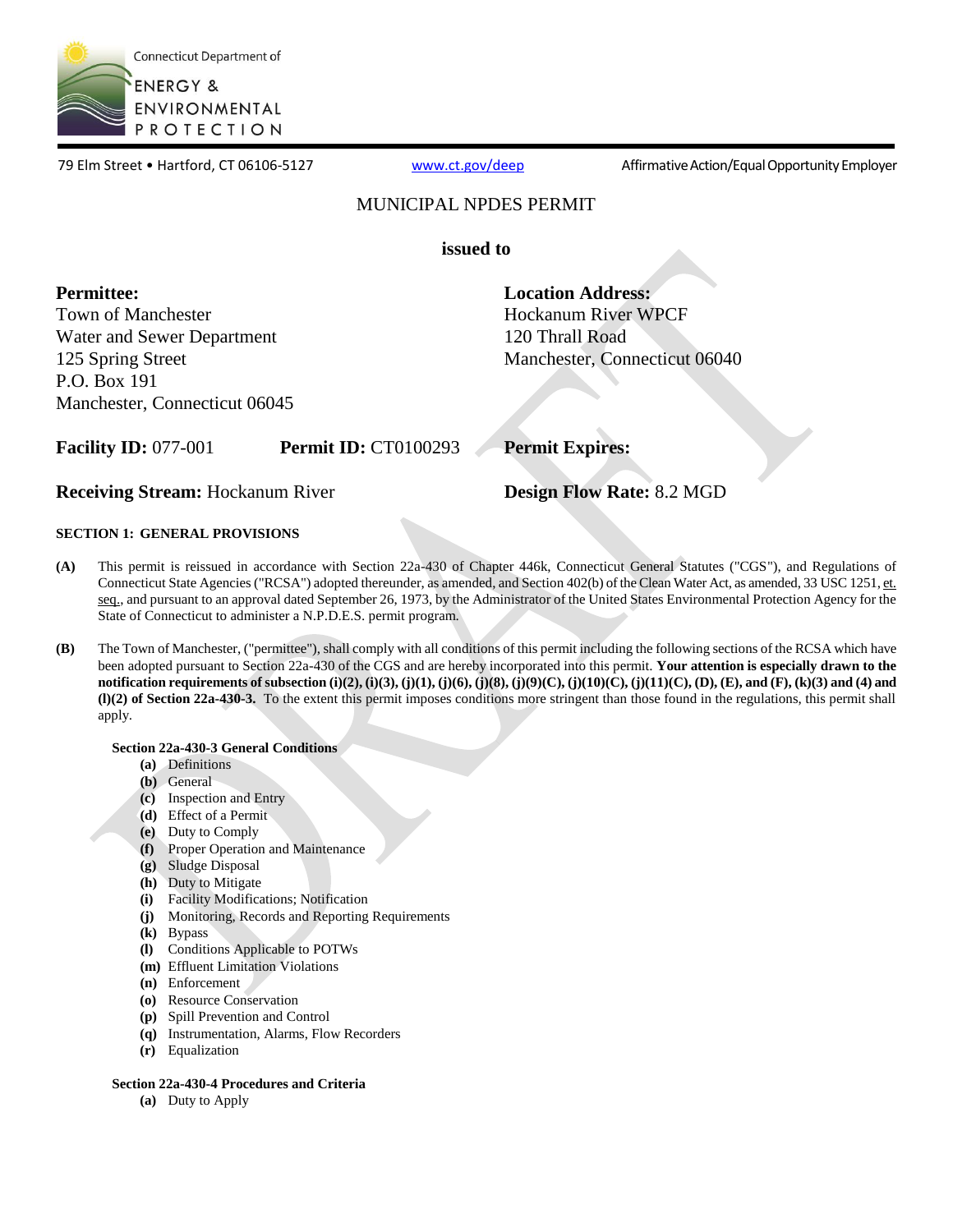- **(b)** Duty to Reapply
- **(c)** Application Requirements
- **(d)** Preliminary Review
- **(e)** Tentative Determination
- **(f)** Draft Permits, Fact Sheets
- **(g)** Public Notice, Notice of Hearing
- **(h)** Public Comments
- **(i)** Final Determination
- **(j)** Public Hearings
- **(k)** Submission of Plans and Specifications. Approval.
- **(l)** Establishing Effluent Limitations and Conditions
- **(m)** Case-by-Case Determinations
- **(n)** Permit Issuance or Renewal
- **(o)** Permit or Application Transfer
- **(p)** Permit Revocation, Denial or Modification
- **(q)** Variances
- **(r)** Secondary Treatment Requirements
- **(s)** Treatment Requirements
- **(t)** Discharges to POTWs Prohibitions
- Violations of any of the terms, conditions, or limitations contained in this permit may subject the permittee to enforcement action including, but not limited to, seeking penalties, injunctions and/or forfeitures pursuant to applicable sections of the CGS and RCSA. **(C)**
- **(D)** 22a-438 or 22a-131a of the CGS or in accordance with Section 22a-6, under Section 53a-157b of the CGS. Any false statement in any information submitted pursuant to this Section of the permit may be punishable as a criminal offense under Section
- The permittee shall comply with Section 22a-416-1 through Section 22a-416-10 of the RCSA concerning operator certification. **(E)**
- **(F)** the actions taken by the permittee pursuant to this permit will result in compliance or prevent or abate pollution. No provision of this permit and no action or inaction by the Commissioner shall be construed to constitute an assurance by the Commissioner that
- **(G)** Nothing in this permit shall relieve the permittee of other obligations under applicable federal, state and local law.
- **(H)** An annual fee shall be paid for each year this permit is in effect as set forth in Section 22a-430-7 of the RCSA. As of October 1, 2009 the annual fee is \$**2682.50**.

### **SECTION 2: DEFINITIONS**

- 22a-430-3(a) and 22a-430-6 of the RCSA, except for **"**Composite**"** and **"**No Observable Acute Effect Level (NOAEL)**"** which are redefined **(A)** The definitions of the terms used in this permit shall be the same as the definitions contained in Section 22a-423 of the CGS and Section below.
- **(B)** In addition to the above, the following definitions shall apply to this permit:

 **"------"** in the limits column on the monitoring tables in Attachment 1 means a limit is not specified but a value must be reported on the DMR, MOR, and/or the ATMR.

**"Annual"** in the context of any sampling frequency, shall mean the sample must be collected in the month of July, August or September.

 **"Average Monthly Limit"** means the maximum allowable "Average Monthly Concentration" as defined in Section 22a-430-3(a) of the RCSA when expressed as a concentration (e.g. mg/l); otherwise, it means "Average Monthly Discharge Limitation" as defined in Section 22a-430-3(a) of the RCSA.

 **"Bi-Monthly"** in the context of any sampling frequency, shall mean once every two months including the months of **January, March, May, July, September and November**.

**"Bi-Weekly"** in the context of any sampling frequency, shall mean once every two weeks.

 **"Completion of the facility expansion and upgrade"** means when the engineer provides certificates of substantial completion for all of the treatment structures.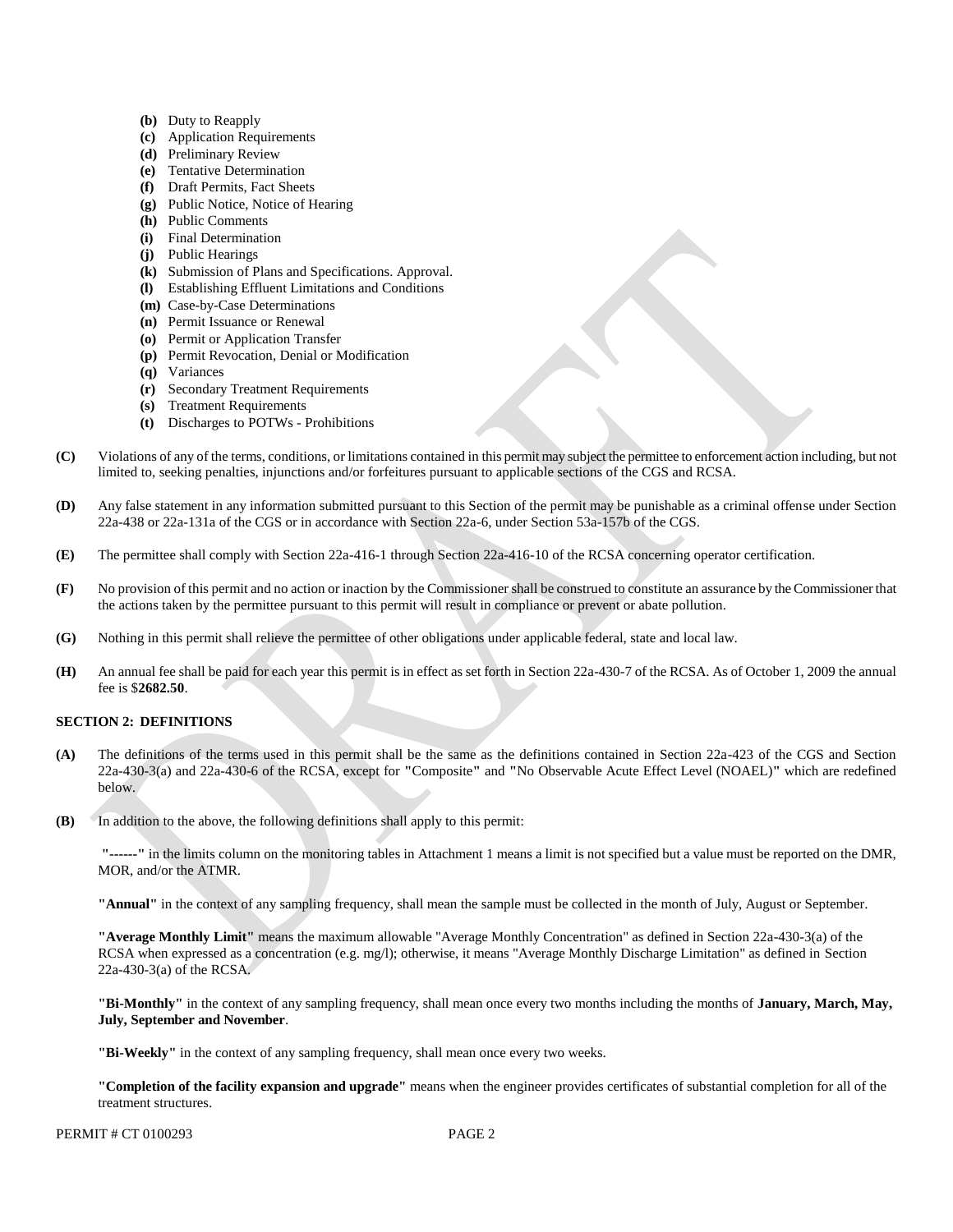**"Composite"** or **"(C)"** means a sample consisting of a minimum of eight aliquot samples collected at equal intervals of no less than 30 minutes and no more than 60 minutes and combined proportionally to flow over the sampling period provided that during the sampling period the peak hourly flow is experienced.

 **"Critical Test Concentration"** or **"(CTC)"** means the specified effluent dilution at which the permittee is to conduct a single-concentration Aquatic Toxicity Test.

 **"Daily Composite"** or **"(DC)"** means a composite sample taken over a full operating day consisting of grab samples collected at equal intervals of no more than sixty (60) minutes and combined proportionally to flow; or, a composite sample continuously collected over a full operating day proportionally to flow.

 **"Daily Concentration"** means the concentration of a substance as measured in a daily composite sample, or, arithmetic average of all grab sample results defining a grab sample average.

**"Daily Quantity"** means the quantity of waste discharged during an operating day.

**"Geometric Mean"** is the **"**n**"**th root of the product of **"**n**"** observations.

 **"Infiltration"** means water other than wastewater that enters a sewer system (including sewer system and foundation drains) from the ground through such means as defective pipes, pipe joints, connections, or manholes. Infiltration does not include, and is distinguished from, inflow.

 **"Inflow"** means water other than wastewater that enters a sewer system (including sewer service connections) from sources such as, but not limited to, roof leaders, cellar drains, yard drains, area drains, drains from springs and swampy areas, cross connections between storm sewers and sanitary sewers, catch basins, cooling towers, storm waters, surface runoff, street wash waters, or drainage. Inflow does not include, and is distinguished from, infiltration.

 **"Instantaneous Limit"** means the highest allowable concentration of a substance as measured by a grab sample, or the highest allowable measurement of a parameter as obtained through instantaneous monitoring.

 **"In-stream Waste Concentration"** or **"(IWC)"** means the concentration of a discharge in the receiving water after mixing has occurred in the allocated zone of influence.

"MGD" means million gallons per day.

 **"Maximum Daily Limit"** means the maximum allowable "Daily Concentration" (defined above) when expressed as a concentration (e.g. mg/l), otherwise, it means the maximum allowable "Daily Quantity" as defined above, unless it is expressed as a flow quantity. If expressed as a flow quantity it means **"**Maximum Daily Flow**"** as defined in Section 22a-430-3(a) of the RCSA.

 **"Monthly Minimum Removal Efficiency"** means the minimum reduction in the pollutant parameter specified when the effluent average monthly concentration for that parameter is compared to the influent average monthly concentration.

**"NA"** as a Monitoring Table abbreviation means **"**not applicable**"**.

**"NR"** as a Monitoring Table abbreviation means **"**not required**"**.

 **"No Observable Acute Effect Level"** or **"(NOAEL)"** means any concentration equal to or less than the critical test concentration in a single concentration (pass/fail) toxicity test, conducted pursuant to Section 22a-430-3(j)(7)(A)(i) of the RCSA, demonstrating 90% or greater survival of test organisms at the CTC.

 **"Quarterly"** in the context of any sampling frequency, shall mean sampling is required in the months of **March, June, September and December.** 

**"Range During Sampling"** or **"(RDS)"** as a sample type means the maximum and minimum of all values recorded as a result of analyzing each grab sample of; 1) a Composite Sample, or, 2) a Grab Sample Average. For those permittees with pH meters that provide continuous monitoring and recording, Range During Sampling means the maximum and minimum readings recorded with the continuous monitoring device during the Composite or Grab Sample Average sample collection.

**"Range During Month"** or **"(RDM)"** as a sample type means the lowest and the highest values of all of the monitoring data for the reporting month.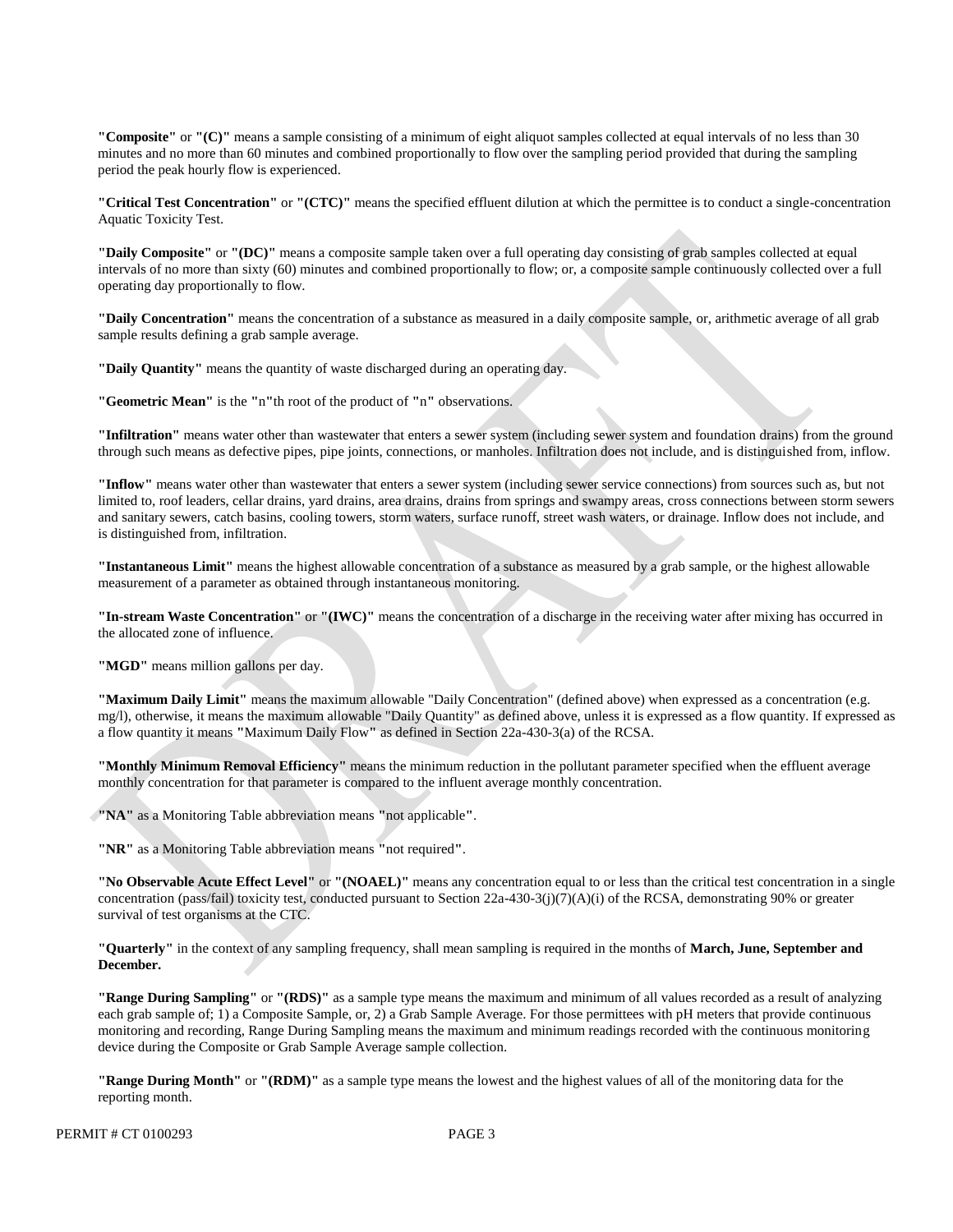**"Sanitary Sewage"** means wastewaters from residential, commercial and industrial sources introduced by direct connection to the sewerage collection system tributary to the treatment works including non-excessive inflow/infiltration sources.

 **"Twice per Month"** in the context of any sampling frequency, mean two samples per calendar month collected no less than 12 days apart.

**"µg/l"** means micrograms per liter

**"Work Day"** in the context of a sampling frequency means, Monday through Friday excluding holidays.

#### **SECTION 3: COMMISSIONER'S DECISION**

- **(A)** The Commissioner of Energy and Environmental Protection ("Commissioner") has issued a final decision and found the system installed for the treatment of the discharge will protect the waters of the state from pollution. The Commissioner's decision is based on application #201100306 for permit reissuance received on January 20, 2011 and the administrative record established in the processing of that application.
- **(B)** The Commissioner hereby authorizes the Permittee to discharge in accordance with the provisions of this permit, the above referenced application, and all approvals issued by the Commissioner or his authorized agent for the discharges and/or activities authorized by, or associated with, this permit.
- **(C)** The Commissioner reserves the right to make appropriate revisions to the permit, if required after Public Notice, in order to establish any appropriate effluent limitations, schedules of compliance, or other provisions which may be authorized under the Federal Clean Water Act or the CGS or regulations adopted thereunder, as amended. The permit as modified or renewed under this paragraph may also contain any other requirements of the Federal Clean Water Act or CGS or regulations adopted thereunder which are then applicable.

### **SECTION 4: GENERAL LIMITATIONS AND OTHER CONDITIONS**

- **(A)** The Permittee shall not accept any new sources of non-domestic wastewater conveyed to its POTW through its sanitary sewerage system or by any means other than its sanitary sewage system unless the generator of such wastewater; (a) is authorized by a permit issued by the Commissioner under Section 22a-430 CGS (individual permit), or, (b) is authorized under Section 22a-430b (general permit), or, (c) has been issued an emergency or temporary authorization by the Commissioner under Section 22a-6k. All such non-domestic wastewaters shall be processed by the POTW via receiving facilities at a location and in a manner prescribed by the permittee which are designed to contain and control any unplanned releases.
- **(B)** No new discharge of domestic sewage from a single source to the POTW in excess of 50,000 gallons per day shall be allowed by the permittee until the permittee has notified in writing the Municipal Facilities Section of said new discharge. New discharge notifications as described in this section shall be submitted to the staff identified in section 9(H) included herein.
- **(C)** The permittee shall maintain a system of user charges based on actual use sufficient to operate and maintain the POTW (including the collection system) and replace critical components.
- **(D)** The permittee shall maintain a sewer use ordinance that is consistent with the Model Sewer Ordinance for Connecticut Municipalities prepared by the Department of Energy and Environmental Protection. The Commissioner of Energy and Environmental Protection alone may authorize certain discharges which may not conform to the Model Sewer Ordinance.
- **(E)** No discharge shall contain or cause in the receiving stream a visible oil sheen, floating solids, visible discoloration, or foaming.
- **(F)** No discharge shall cause acute or chronic toxicity in the receiving water body beyond any Zone Of Influence (ZOI) specifically allocated to that discharge in this permit.
- **(G)** The permittee shall maintain an alternate power source adequate to provide full operation of all pump stations in the sewerage collection system and to provide a minimum of primary treatment and disinfection at the water pollution control facility to insure that no discharge of untreated wastewater will occur during a failure of a primary power source.
- **(H)** The average monthly effluent concentration shall not exceed 15% of the average monthly influent concentration for BOD5 and Total Suspended Solids for all daily composite samples taken in any calendar month.
- **(I)** Any new or increased amount of sanitary sewage discharge to the sewer system is prohibited where it will cause a dry weather overflow or exacerbate an existing dry weather overflow.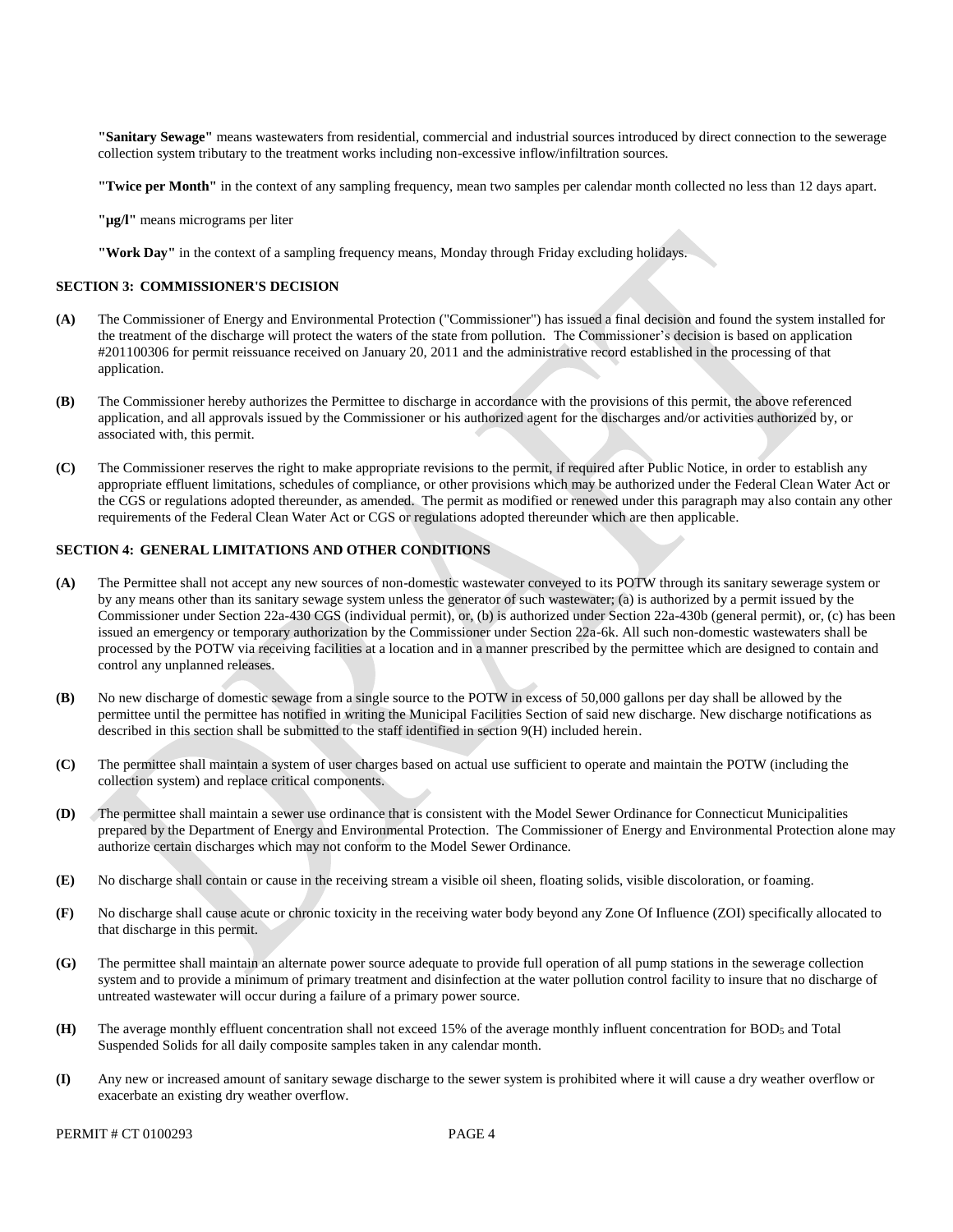#### **(J)** Sludge Conditions

- **(1)** The permittee shall comply with all existing federal and state laws and regulations that apply to sewage sludge use and disposal practices, including but not limited to 40 CFR Part 503.
- **(2)** If an applicable management practice or numerical limitation for pollutants in sewage sludge more stringent than existing federal and state regulations is promulgated under Section 405(d) of the Clean Water Act (CWA), this permit shall be modified or revoked and reissued to conform to the promulgated regulations.
- **(3)** The permittee shall give prior notice to the Commissioner of any change(s) planned in the permittees' sludge use or disposal practice. A change in the permittees' sludge use or disposal practice may be a cause for modification of the permit.
- **(4)** Testing for inorganic pollutants shall follow "Test Methods for Evaluating Solid Waste, Physical/Chemical Methods", EPA Publication SW-846 as updated and/or revised.
- This permit becomes effective on the 1<sup>st</sup> day of the month following the date of signature. **(K)**
- When the arithmetic mean of the average daily flow from the POTW for the previous 180 days exceeds 90% of the design flow rate, the permittee shall develop and submit within one year, for the review and approval of the Commissioner, a plan to accommodate future increases in flow to the plant. This plan shall include a schedule for completing any recommended improvements and a plan for financing the **(L)** improvements.
- When the arithmetic mean of the average daily BOD<sub>5</sub> or TSS loading into POTW for the previous 180 days exceeds 90% of the design load rate, the permittee shall develop and submit for the review of the Commissioner within one year, a plan to accommodate future increases in load to the plant. This plan shall include a schedule for completing any recommended improvements and a plan for financing the **(M)** improvements.
- On or before July 31<sup>st</sup> of each calendar year the main flow meter shall be calibrated by an independent contractor in accordance with the manufacturer's specifications. The actual record of the calibration shall be retained onsite and, upon request, the permittee shall submit to the Commissioner a copy of that record. **(N)**
- The permittee shall operate and maintain all processes as installed in accordance with the approved plans and specifications and as outlined in the associated operation and maintenance manual. This includes but is not limited to all preliminary treatment processes, primary treatment processes, effluent filtration processes or any other processes necessary for the optimal removal of pollutants. The permittee shall not bypass or fail to operate any of the aforementioned processes without the written approval of the Commissioner. **(O)** processes, recycle pumping processes, anaerobic treatment processes, anoxic treatment processes, aerobic treatment processes, flocculation
- The permittee is hereby authorized to accept septage at the treatment facility; or other locations as approved by the Commissioner. **(P)**
- The temperature of any discharge shall not increase the temperature of the receiving stream above 85°F, or, in any case, raise the normal temperature of the receiving stream more than 4ºF. **(Q)**

#### **SECTION 5: SPECIFIC EFFLUENT LIMITATIONS AND MONITORING REQUIREMENTS**

- **(A)** restricted by, and shall be monitored in accordance with Tables A through G incorporated in this permit as Attachment 1. The discharge(s) shall not exceed and shall otherwise conform to the specific terms and conditions listed in this permit. The discharge is
- **(B)** in this permit as Attachment 2. The Permittee shall monitor the performance of the treatment process in accordance with the Monthly Operating Report (MOR) incorporated

#### **SECTION 6: SAMPLE COLLECTION, HANDLING and ANALYTICAL TECHNIQUES**

- **(A)** Chemical Analysis
	- **(1)** Chemical analyses to determine compliance with effluent limits and conditions established in this permit shall be performed using the methods approved pursuant to the Code of Federal Regulations, Part 136 of Title 40 (40 CFR 136) unless an alternative method has been approved in writing pursuant to 40 CFR 136.4 or as provided in Section 22a-430-3-(j)(7) of the RCSA. Chemicals which do not have methods of analysis defined in 40 CFR 136 or the RCSA shall be analyzed in accordance with methods specified in this permit.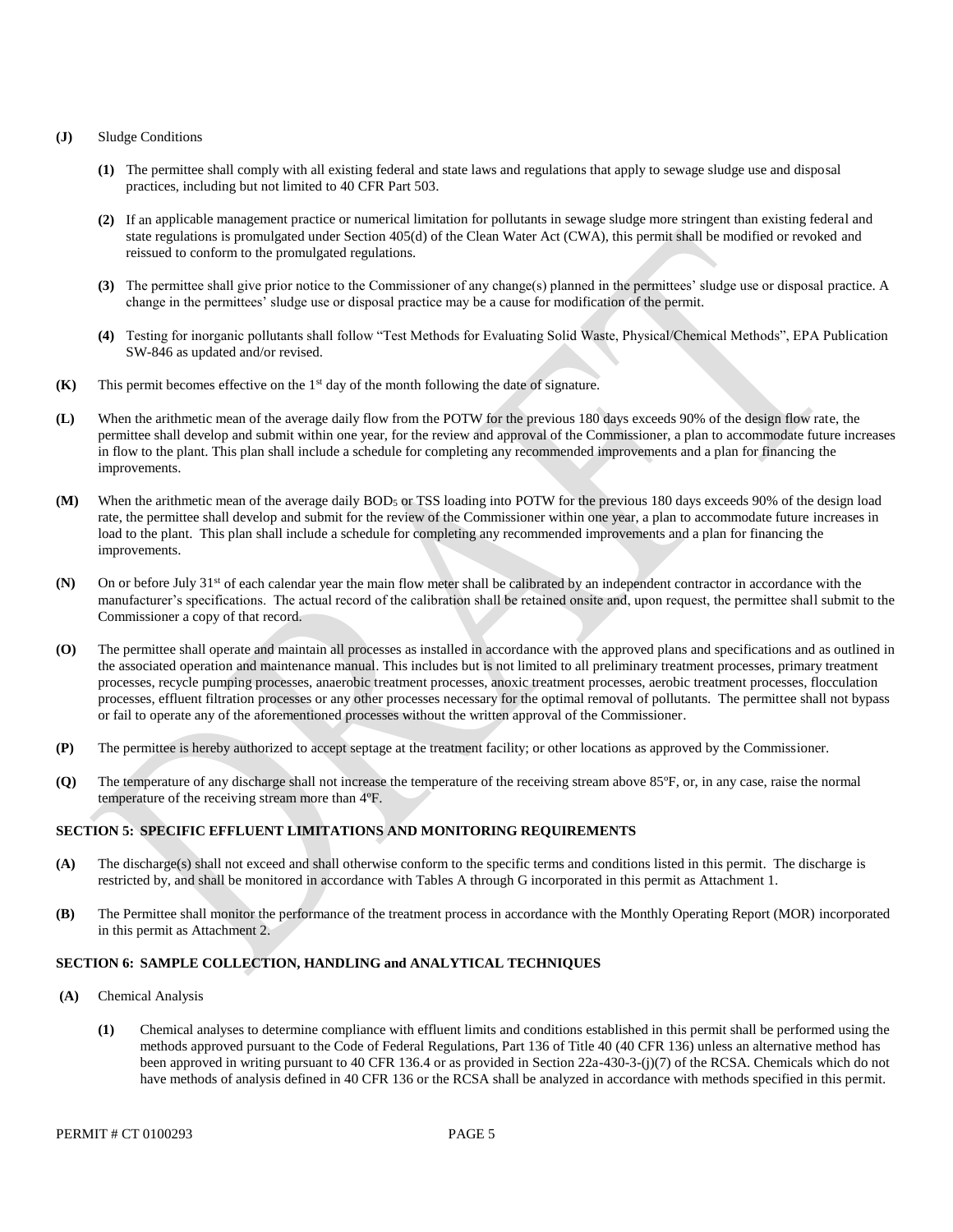- **(2)** All metals analyses identified in this permit shall refer to analyses for Total Recoverable Metal, as defined in 40 CFR 136 unless otherwise specified.
- **(3)** Grab samples shall be taken during the period of the day when the peak hourly flow is normally experienced.
- **(4)** Samples collected for bacteriological examination shall be collected between the hours of 11 a.m. and 3 p.m. or at that time of day when the peak hourly flow is normally experienced.
- **(5)** The Minimum Levels specified below represent the concentrations at which quantification must be achieved and verified during the chemical analyses for the parameters identified in Attachment 1, Tables A & C. Analyses for these parameters must include check standards within ten percent of the specified Minimum Level or calibration points equal to or less than the specified Minimum Level.

| Parameter                  | Minimum Level          |
|----------------------------|------------------------|
| Aluminum                   | $0.050 \text{ mg/l}$   |
| Antimony, Total            | $0.010$ mg/l           |
| Arsenic, Total             | $0.005$ mg/l           |
| Beryllium, Total           | $0.001$ mg/l           |
| Cadmium, Total             | $0.0005$ mg/l          |
| Chlorine, Total Residual   | $0.050$ mg/l           |
| Chromium, Total            | $0.005 \text{ mg/l}$   |
| Chromium, Total Hexavalent | $0.010$ mg/l           |
| Copper, Total              | $0.005$ mg/I           |
| Cyanide, Total             | $0.010$ mg/l           |
| Iron, Total                | $0.040$ mg/l           |
| Lead, Total                | $0.005$ mg/l           |
| Mercury, Total             | $0.0002$ mg/l          |
| Nickel, Total              | $0.005$ mg/l           |
| Phosphorus, Total          | $0.10 \,\mathrm{mg}/l$ |
| Selenium, Total            | $0.005$ mg/l           |
| Silver, Total              | $0.002$ mg/l           |
| Thallium, Total            | $0.005$ mg/l           |
| <b>Zinc</b> , Total        | $0.020$ mg/l           |
|                            |                        |

- **(6)** and precision possible consistent with the requirements of this Section of the permit. The value of each parameter for which monitoring is required under this permit shall be reported to the maximum level of accuracy
- Effluent analyses for which quantification was verified during the analysis at or below the minimum levels specified in this Section and which indicate that a parameter was not detected shall be reported as "less than x" where 'x' is the numerical value equivalent to the analytical method detection limit for that analysis. **(7)**
- Results of effluent analyses which indicate that a parameter was not present at a concentration greater than or equal to the Minimum Level specified for that analysis shall be considered equivalent to zero (0.0) for purposes of determining compliance with effluent limitations or conditions specified in this permit. **(8)**
- Acute Aquatic Toxicity Test **(B)**
	- **(1)** Toxicity of Effluents and Receiving Waters to Freshwater and Marine Organisms" (EPA-821-R-02-012). Samples for monitoring of Acute Aquatic Toxicity shall be collected and handled as prescribed in "Methods for Measuring the Acute
		- **(a)** Composite samples shall be chilled as they are collected. Grab samples shall be chilled immediately following collection. Samples shall be held at 0 - 6ºC until Acute Aquatic Toxicity testing is initiated.
		- **(b)** Samples shall be taken at the final effluent following disinfection for Acute Aquatic Toxicity unless otherwise approved in writing by the Commissioner for monitoring at this facility.
		- **(c)** Chemical analyses of the parameters identified in Attachment 1, Table C shall be conducted on an aliquot of the same sample tested for Acute Aquatic Toxicity.
			- **(i)** At a minimum, pH, specific conductance, total alkalinity and total hardness, shall be measured in the effluent sample and, during Acute Aquatic Toxicity tests, in the highest concentration of the test and in the dilution (control) water at the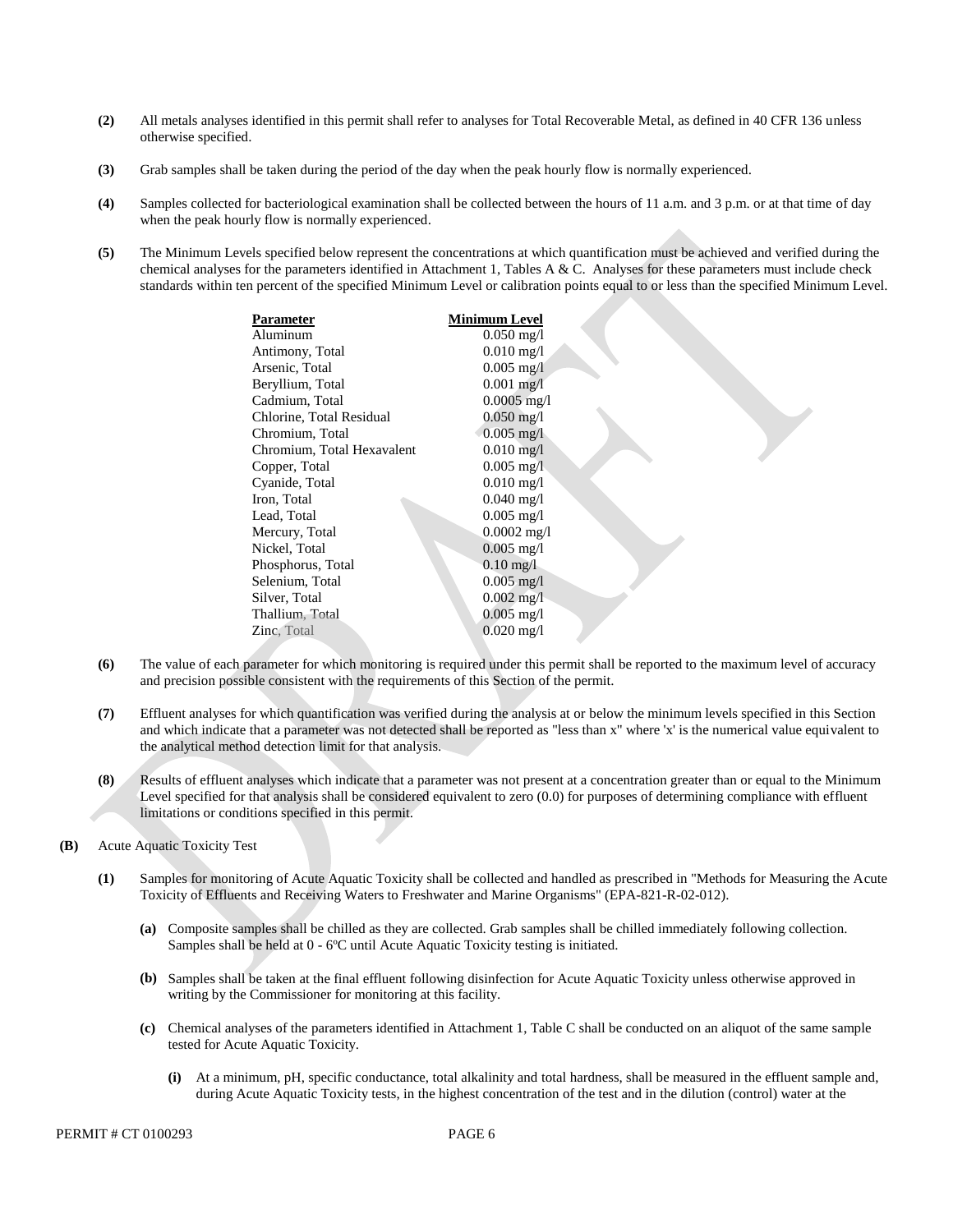beginning of the test and at test termination. If total residual chlorine is not detected at test initiation, it does not need to be measured at test termination. Dissolved oxygen, pH, and temperature shall be measured in the control and all test concentrations at the beginning of the test, daily thereafter, and at test termination.

- **(d)** Tests for Acute Aquatic Toxicity shall be initiated within 36 hours of sample collection.
- **(2)** Monitoring for Acute Aquatic Toxicity to determine compliance with the permit limit on Acute Aquatic Toxicity (invertebrate) shall be conducted for 48 hours utilizing neonatal (less than 24 hours old) *Daphnia pulex*.
- Monitoring for Acute Aquatic Toxicity to determine compliance with the permit limit on Acute Aquatic Toxicity (vertebrate) shall be conducted for 48 hours utilizing larval (1 to 14-day old with no more than 24 hours range in age) *Pimephales promelas*. **(3)**
- Tests for Acute Aquatic Toxicity shall be conducted as prescribed for static non-renewal acute tests in "Methods for measuring the Acute Aquatic Toxicity of Effluents and Receiving Waters to Freshwater and Marine Organisms" (EPA/821-R-02-012), except as specified below. **(4)**
	- **(a)** For Acute Aquatic Toxicity limits, and for monitoring only conditions, expressed as a NOAEL value, Pass/Fail (single concentration) tests shall be conducted at a specified Critical Test Concentration (CTC) equal to the Aquatic Toxicity limit, (100% in the case of monitoring only conditions), as prescribed in Section 22a-430-3(j)(7)(A)(i) of the RCSA.
	- **(b)** Organisms shall not be fed during the tests.
	- water in the tests. **(c)** Synthetic freshwater prepared with deionized water adjusted to a hardness of 50±5 mg/L as CaCO3 shall be used as dilution
	- **(d)** Copper nitrate shall be used as the reference toxicant.
- For limits expressed as NOAEL = 100%, compliance shall be demonstrated when the results of a valid pass/fail Acute Aquatic Toxicity Test indicate 90% or greater survival in the effluent sample at the CTC (100%). **(5)**
- Chronic Aquatic Toxicity Test for Freshwater Discharges **(C)**
	- Chronic Aquatic Toxicity testing of the discharge shall be conducted annually during July, August, or September of each year. **(1)**
	- Chronic Aquatic Toxicity testing shall be performed on the discharge in accordance with the test methodology established in "Short- Term Methods for Estimating The Chronic Toxicity of Effluents and Receiving Water to Freshwater Organisms" (EPA-821-R-02 013) as referenced in 40 CFR 136 for *Ceriodaphnia* survival and reproduction and Fathead minnow larval survival and growth. **(2)**
		- **(a)** Chronic Aquatic Toxicity tests shall utilize a minimum of five effluent dilutions prepared using a dilution factor of 0.5 (100% effluent, 80% effluent, 40% effluent, 20% effluent, 10% effluent).
		- **(b)** Hockanum River water collected immediately upstream of the area influenced by the discharge shall be used as control (0% effluent) and dilution water in the toxicity tests.
		- **(c)** A laboratory water control consisting of synthetic freshwater prepared in accordance with EPA-821-R-02-013 at a hardness of  $50±5$  mg/l shall be used as an additional control (0% effluent) in the toxicity tests.
		- **(d)** Daily composite samples of the discharge (final effluent following disinfection) and grab samples of the Hockanum River, for use as site water control and dilution water, shall be collected on day 0 for test solution renewal on day 1 and day 2 of the test; day 2, for test solution renewal on day 3 and day 4 of the test; and day 4, for test solution renewal for the remainder of the test. Samples shall not be pH or hardness adjusted, or chemically altered in any way.
	- $(3)$  and results reported in accordance with the provisions listed in Section 6(A) of this permit for the parameters listed in Attachment 1, Table C included herein, excluding Acute Aquatic Toxicity organism testing. **(3)** All samples of the discharge and Hockanum River water used in the Chronic Aquatic Toxicity test shall, at a minimum, be analyzed

### **SECTION 7: RECORDING AND REPORTING REQUIREMENTS**

 $(A)$  the Discharge Monitoring Report (DMR) and reported to the Bureau of Water Protection and Land Reuse. The report shall also include a **(A)** The results of chemical analyses and any aquatic toxicity test required above in Section 5 and the referenced Attachment 1 shall be entered on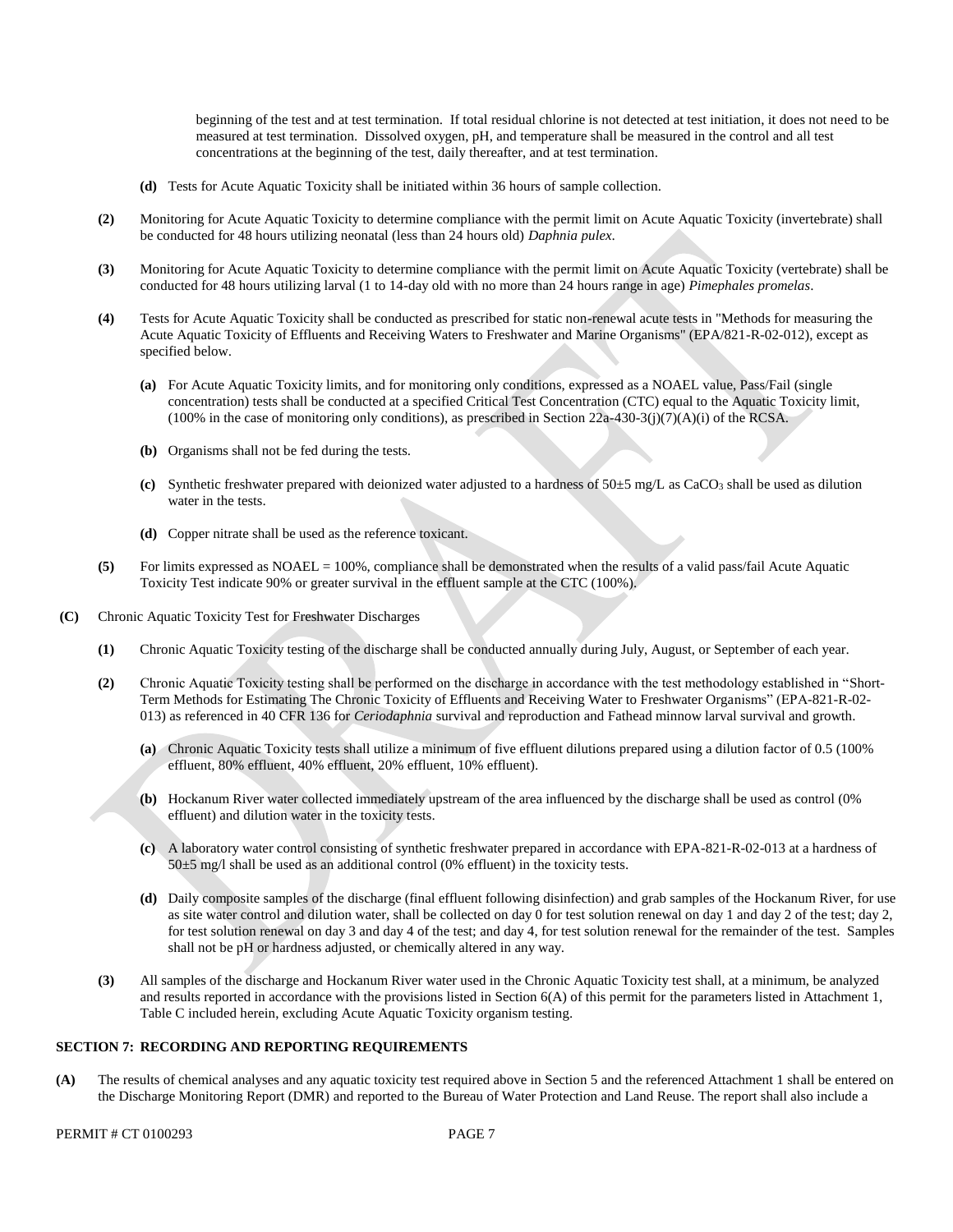detailed explanation of any violations of the limitations specified. The DMR must be received at the following address by the 15<sup>th</sup> day of the month following the month in which samples are collected.

ATTN: Municipal Wastewater Monitoring Coordinator Connecticut Department of Energy and Environmental Protection Bureau of Water Protection and Land Reuse, Planning and Standards Division 79 Elm Street Hartford, Connecticut 06106-5127

- **(1)** For composite samples, from other than automatic samplers, the instantaneous flow and the time of each aliquot sample collection shall be recorded and maintained at the POTW.
- **(B)** Complete and accurate test data, including percent survival of test organisms in each replicate test chamber, LC50 values and 95% confidence intervals for definitive test protocols, and all supporting chemical/physical measurements performed in association with any aquatic toxicity test, shall be entered on the Aquatic Toxicity Monitoring Report form (ATMR) and sent to the Bureau of Water Protection and Land Reuse at the address specified above in Section 7 (A) of this permit by the 15<sup>th</sup> day of the month following the month in which samples are collected.
- **(C)** The results of the process monitoring required above in Section 5 shall be entered on the Monthly Operating Report (MOR) form, included herein as Attachment 2, and reported to the Bureau of Water Protection and Land Reuse. The MOR report shall also be accompanied by a detailed explanation of any violations of the limitations specified. The MOR, must be received at the address specified above in Section 7 (A) of this permit by the 15th day of the month following the month in which the data and samples are collected.
- **(D)** A complete and thorough report of the results of the chronic toxicity monitoring outlined in Section 6(C) shall be prepared as outlined in Section 10 of EPA-821-R-02-013 and submitted to the Department for review on or before December 31 of each calendar year to the address specified above in Section 7 (A) of this permit.
- **(E)** NetDMR Reporting Requirements
	- (1) Unless otherwise approved in writing by the Commissioner, no later than one-hundred and twenty (120) days after the issuance of this permit, the Permittee shall begin reporting to the Department electronically using NetDMR, a web-based tool that allows Permittees to electronically submit discharge monitoring reports (DMRs) and other required reports through a secure internet connection. Specific requirements regarding subscription to NetDMR and submittal of data and reports in hard copy form and for submittal using NetDMR are described below:
		- (a) NetDMR Subscriber Agreement

On or before fifteen (15) days after the issuance of this permit, the Permittee and/or the person authorized to sign the Permittee's discharge monitoring reports ("Signatory Authority") as described in RCSA Section 22a-430-3(b)(2) shall contact the Department and initiate the subscription process for electronic submission of Discharge Monitoring Report (DMR) information. On or before ninety (90) days after issuance of this permit the Permittee shall submit a signed and notarized copy of the *Connecticut DEP NetDMR Subscriber Agreement* to the Department*.*

(b) Submittal of Reports Using NetDMR

Unless otherwise approved by the Commissioner, on or before one-hundred and twenty (120) days after issuance of this permit, the Permittee and/or the Signatory Authority shall electronically submit DMRs and reports required under this permit to the Department using NetDMR in satisfaction of the DMR submission requirement of this permit. DMRs shall be submitted electronically to the Department no later than the 15th day of the month following the completed reporting period.

(c) Submittal of NetDMR Opt-Out Requests

 required reports in hard copy form ("opt-out request"). Opt-out requests must be submitted in writing to the Department for written approval on or before fifteen (15) days prior to the date a Permittee would be required under this permit to begin filing DMRs and other reports using NetDMR. This demonstration shall be valid for twelve (12) months from the date of the Department's approval and shall thereupon expire. At such time, DMRs and reports shall be submitted electronically to the Department using NetDMR unless the Permittee submits a renewed opt-out request and such request is approved by the Department. If the Permittee is able to demonstrate a reasonable basis, such as technical or administrative infeasibility, that precludes the use of NetDMR for electronically submitting DMRs and reports, the Commissioner may approve the submission of DMRs and other

All opt-out requests and requests for the NetDMR subscriber form should be sent to the following address: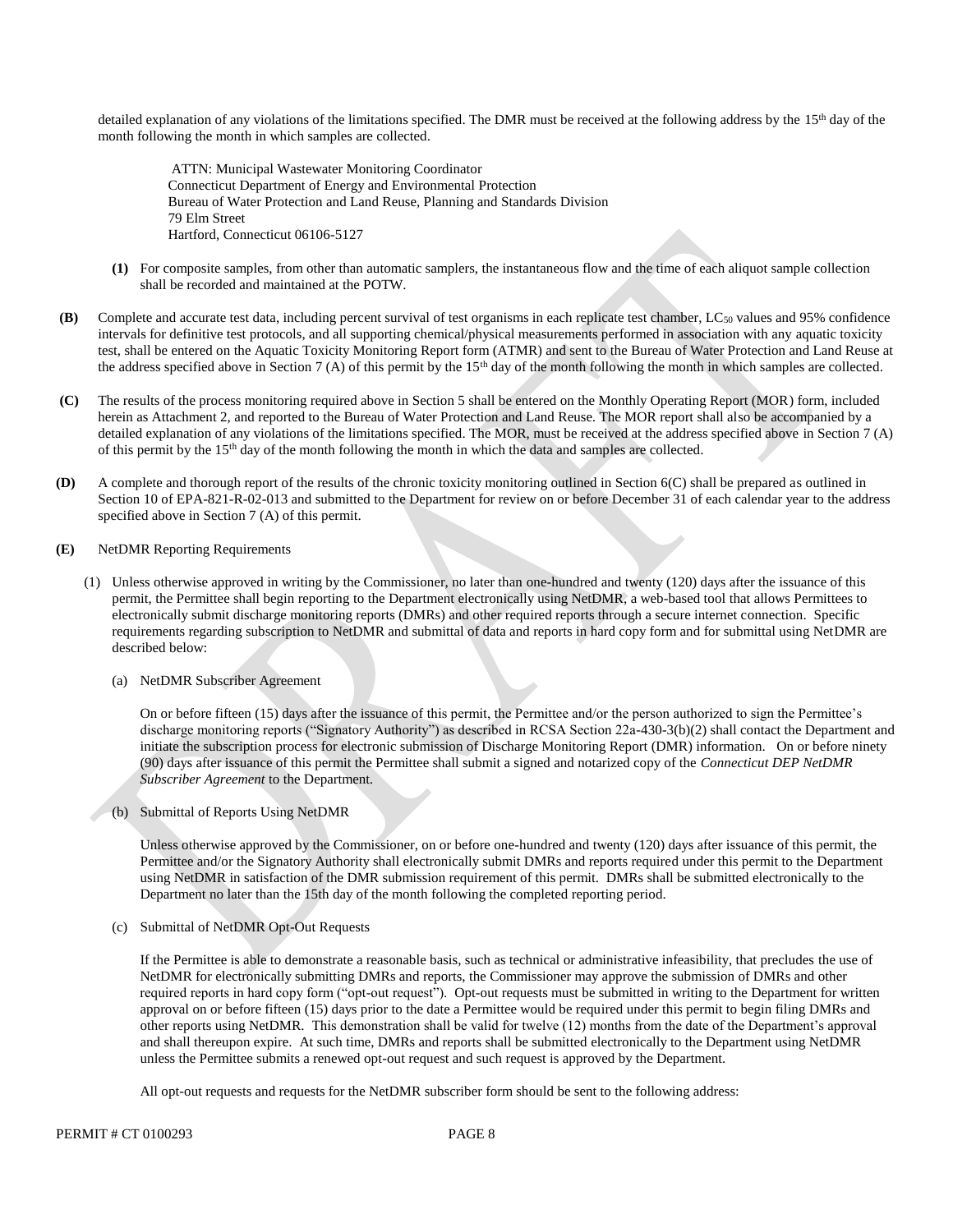Connecticut Department of Energy and Environmental Protection Water Permitting and Enforcement Division  $-2<sup>nd</sup>$  Floor 79 Elm Street Hartford, CT 06106-5127 Attn: NetDMR Coordinator

### **SECTION 8: RECORDING AND REPORTING OF VIOLATIONS, ADDITIONAL TESTING REQUIREMENTS, BYPASSES, MECHANICAL FAILURES, AND MONITORING EQUIPMENT FAILURES**

- **(A)** invalid, an additional sample of the effluent shall be collected and tested for Acute Aquatic Toxicity and associated chemical parameters, as described above in Section 5 and Section 6, and the results reported to the Bureau of Water Protection and Land Reuse (Attn: Aquatic Toxicity) via the ATMR form (see Section 7 (B)) within 30 days of the previous test. These test results shall also be reported on the next month's DMR report pursuant to Section 7 (A). The results of all toxicity tests and associated chemical parameters, valid and invalid, shall be If any Acute Aquatic Toxicity sample analysis indicates that an Aquatic toxicity effluent limitation has been exceeded, or that the test was reported.
- **(B)** that the Acute Aquatic Toxicity limit has been exceeded, the permittee shall immediately take all reasonable steps to eliminate toxicity wherever possible and shall submit a report, to the Bureau of Water Protection and Land Reuse (Attn: Aquatic Toxicity), for the review and written approval of the Commissioner in accordance with Section 22a-430-3(j)(10)(c) of the RCSA describing proposed steps to eliminate the toxic impact of the discharge on the receiving water body. Such a report shall include a proposed time schedule to accomplish toxicity reduction and the permittee shall comply with any schedule approved by the Commissioner. If any two consecutive Acute Aquatic Toxicity test results or any three Acute Aquatic Toxicity test results in a twelve month period indicates
- Section 22a-430-3(k) of the RCSA shall apply in all instances of bypass including a bypass of the treatment plant or a component of the sewage collection system planned during required maintenance. The Department of Energy and Environmental Protection, Bureau of Water Protection and Land Reuse, Planning and Standards Division, Municipal Facilities Section (860) 424-3704, the Department of Public Health, Water Supply Section (860) 509-7333 and Recreation Section (860) 509-7297, and the local Director of Health shall be notified within 2 hours of the permittee learning of the event by telephone during normal business hours. If the discharge or bypass occurs outside normal working hours (8:30 a.m. to 4:30 p.m. Monday through Friday), notification shall be made within 2 hours of the permittee learning of the event to the Emergency Response Unit at (860) 424-3338 and the Department of Public Health at (860) 509-8000. A written report shall be submitted to the Department of Energy and Environmental Protection, Bureau of Water Protection and Land Reuse, Planning and Standards Division, Municipal Facilities Section within five days of the permittee learning of each occurrence, or potential occurrence, of a discharge or bypass of untreated or partially treated sewage. **(C)**

The written report shall contain:

- **(i)** The nature and cause of the bypass, permit violation, treatment component failure, and/or equipment failure,
- **(ii)** the time the incident occurred and the anticipated time which it is expected to continue or, if the condition has been corrected, the duration,
- **(iii)** the estimated volume of the bypass or discharge of partially treated or raw sewage,
- **(iv)** the steps being taken to reduce or minimize the effect on the receiving waters, and
- **(v)** the steps that will be taken to prevent reoccurrence of the condition in the future.
- **(D)** Section 22a-430-3(j) 11 (D) of the RCSA shall apply in the event of any noncompliance with a maximum daily limit and/or any noncompliance that is greater than two times any permit limit. The permittee shall notify in the same manner as in paragraph C of this Section, the Department of Energy and Environmental Protection, Bureau of Water Protection and Land Reuse Planning and Standards Division, Municipal Facilities Section except, if the noncompliance occurs outside normal working hours (8:30 a.m. to 4:30 p.m. Monday through Friday) the permittee may wait to make the verbal report until 10:30 am of the next business day after learning of the noncompliance.
- **(E)** Section 22a-430-3(j) 8 of the RCSA shall apply in all instances of monitoring equipment failures that prevent meeting the requirements in this permit. In the event of any such failure of the monitoring equipment including, but not limited to, loss of refrigeration for an autosampler or lab refrigerator or loss of flow proportion sampling ability, the permittee shall notify in the same manner as in paragraph C of this Section, the Department of Energy and Environmental Protection, Bureau of Water Protection and Land Reuse, Planning and Standards Division, Municipal Facilities Section except, if the failure occurs outside normal working hours (8:30 a.m. to 4:30 p.m. Monday through Friday) the permittee may wait to make the verbal report until 10:30 am of the next business day after learning of the failure.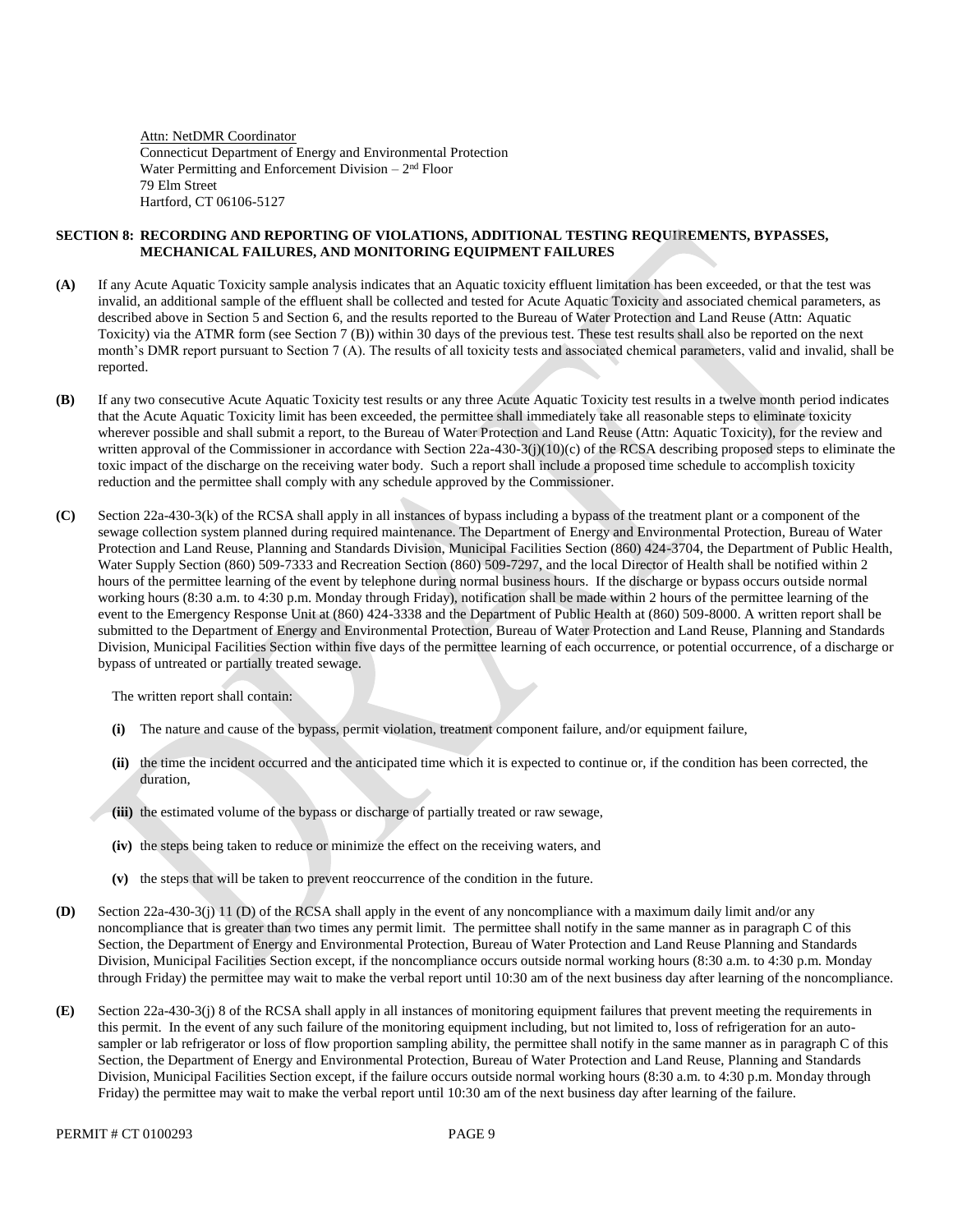$(F)$  permittee shall notify in the same manner as in paragraph C of this Section, the Department of Energy and Environmental Protection, Bureau of Water Protection and Land Reuse, Planning and Standards Division, Municipal Facilities Section concerning the failure of any major component of the treatment facilities which the permittee may have reason to believe would result in an effluent violation. **(F)** In addition to the reporting requirements contained in Section 22a-430-3(i), (j), and (k) of the Regulations of Connecticut State Agencies, the

### **SECTION 9: COMPLIANCE SCHEDULES**

 The permittee shall achieve the final water quality-based effluent limits for phosphorus for DSN 001-1 established in Section 5 of this permit, in accordance with the following:

- **(A)** The permittee has retained Wright-Pierce to prepare the documents and implement or oversee the actions required by this permit. The municipality shall retain one or more qualified consultants acceptable to the Commissioner until this permit is fully complied with, and, within ten days after retaining any consultant other than the one originally identified under this paragraph, the municipality shall notify the Commissioner in writing of the identity of such other consultant. The consultant(s) retained shall be a qualified professional engineer licensed to practice in Connecticut. The permittee shall submit to the Commissioner a description of a consultant's education, experience and training which is relevant to the work required by this permit within ten days after a request for such a description. Nothing in this paragraph shall preclude the Commissioner from finding a previously acceptable consultant unacceptable.
- **(B) March 31, 2016**. Status reports shall include, but not be limited to, a detailed description of progress made by the permittee in performing actions required by this Section of the permit in accordance with the approved schedule including, but not limited to, development of engineering plans and specifications, construction activity, contract bidding, operational changes, preparation and submittal of permit applications, and any other required under this Section. The permittee shall submit to the Commissioner a status report on the implementation of phosphorous treatment by December 31, 2015 and
- **(C)**  completed later than: **April 1, 2016** for compliance with the phosphorus limits**.** Within fifteen days after completing such actions, the permittee shall certify to the Commissioner in writing that the actions have been completed as approved. The permittee shall perform the approved actions in accordance with the approved schedule(s), but in no event shall the approved actions be
- **(D)** approvable form. If the Commissioner notified the permittee that any document or other action is deficient, and does not approve it with conditions or modifications, it is deemed disapproved, and the permittee shall correct the deficiencies and resubmit it within the time specified by the Commissioner or, if no time is specified by the Commissioner, within thirty days of the Commissioner's notice of deficiencies. In approving any document or other action under this Compliance Schedule, the Commissioner may approve the document or other action as submitted or performed or with such conditions or modifications as the Commissioner deems necessary to carry out the purposes of this Section of the permit. Nothing in this paragraph shall excuse noncompliance or delay. The permittee shall use best efforts to submit to the Commissioner all documents required by this Section of the permit in a complete and
- **(E)** received by the Commissioner. The date of any notice by the Commissioner under this section of the permit, including but not limited to notice of approval or disapproval of any document or other action, shall be the date such notice is personally delivered or the date three days after it is mailed by the Commissioner, whichever is earlier. Except as otherwise specified in this permit, the word "day" as used in this Section of the permit means calendar day. Any document or action which is required by this Section only of the permit, to be submitted, or performed, by a date which falls on, Saturday, Sunday, or, a Connecticut or federal holiday, shall be submitted or performed on or before the next day which is not a Saturday, Sunday, or Connecticut or federal holiday. Dates. The date of submission to the Commissioner of any document required by this section of the permit shall be the date such document is
- Notification of noncompliance. In the event that the permittee becomes aware that it did not or may not comply, or did not or may not comply on time, with any requirement of this Section of the permit or of any document required hereunder, the permittee shall immediately notify the Commissioner and shall take all reasonable steps to ensure that any noncompliance or delay is avoided or, if unavoidable, is minimized to the greatest extent possible. In so notifying the Commissioner, the permittee shall state in writing the reasons for the noncompliance or delay and propose, for the review and written approval of the Commissioner, dates by which compliance will be achieved, and the permittee shall comply with any dates which may be approved in writing by the Commissioner. Notification by the permittee shall not excuse noncompliance or delay, and the Commissioner's approval of any compliance dates proposed shall not excuse noncompliance or delay unless specifically so stated by the Commissioner in writing. **(F)**
- **(G)** the Commissioner under this Section of the permit, or that any such information was inaccurate or misleading or that any relevant information was omitted, the permittee shall submit the correct or omitted information to the Commissioner. Notice to Commissioner of changes. Within fifteen days of the date the permittee becomes aware of a change in any information submitted to
- Submission of documents. Any document, other than a DMR, ATMR or MOR required to be submitted to the Commissioner under this Section of the permit shall, unless otherwise specified in writing by the Commissioner, be directed to:**(H)**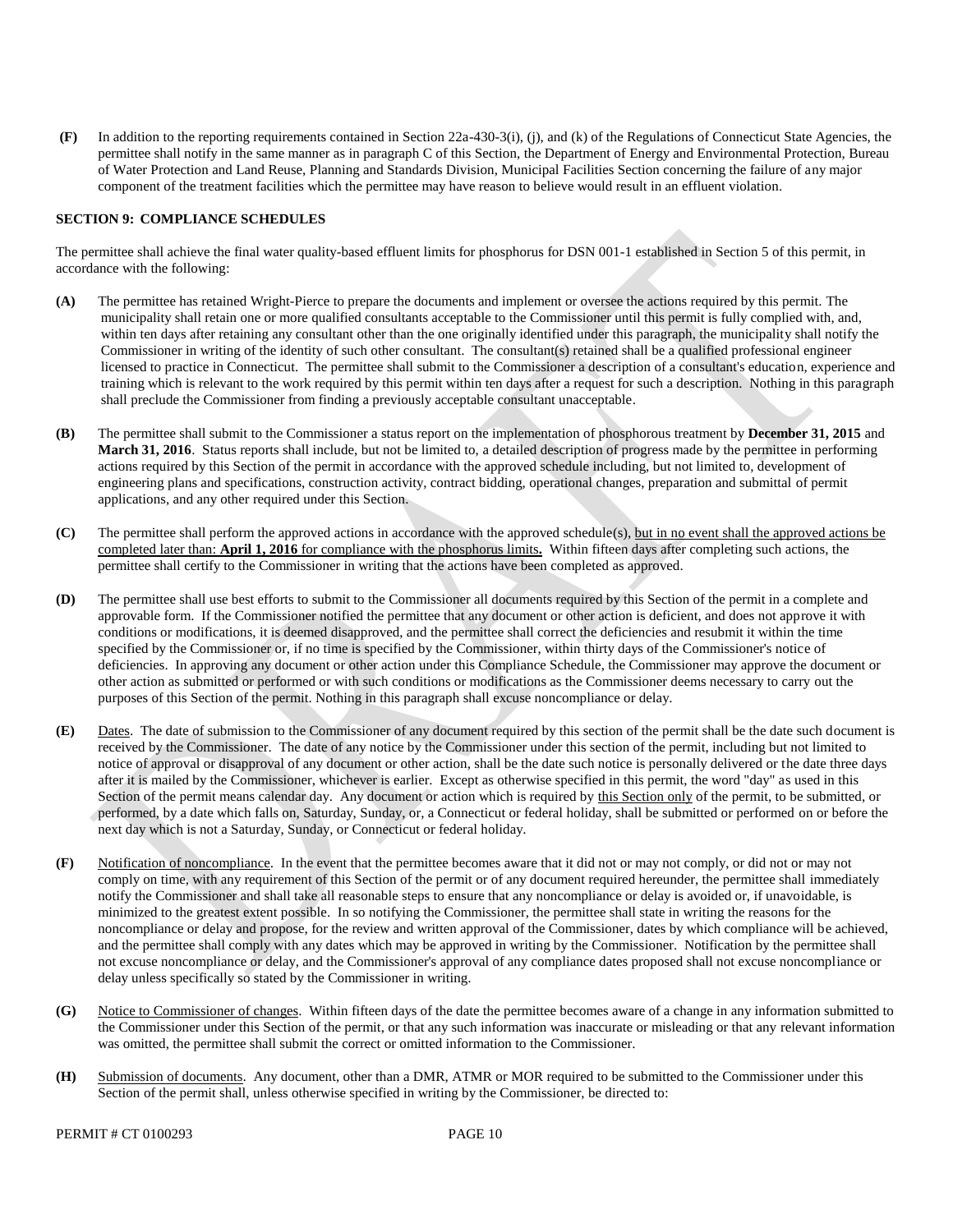Steve Muollo, Sanitary Engineer 2 Department of Energy and Environmental Protection Bureau of Water Protection and Land Reuse, Planning and Standards Division 79 Elm Street Hartford, Connecticut 06106-5127

This permit is hereby issued on

\_\_\_\_\_\_\_\_\_\_\_\_\_\_\_\_\_\_\_\_\_\_\_\_\_\_\_\_ Betsey Wingfield Bureau Chief Bureau of Water Protection and Land Reuse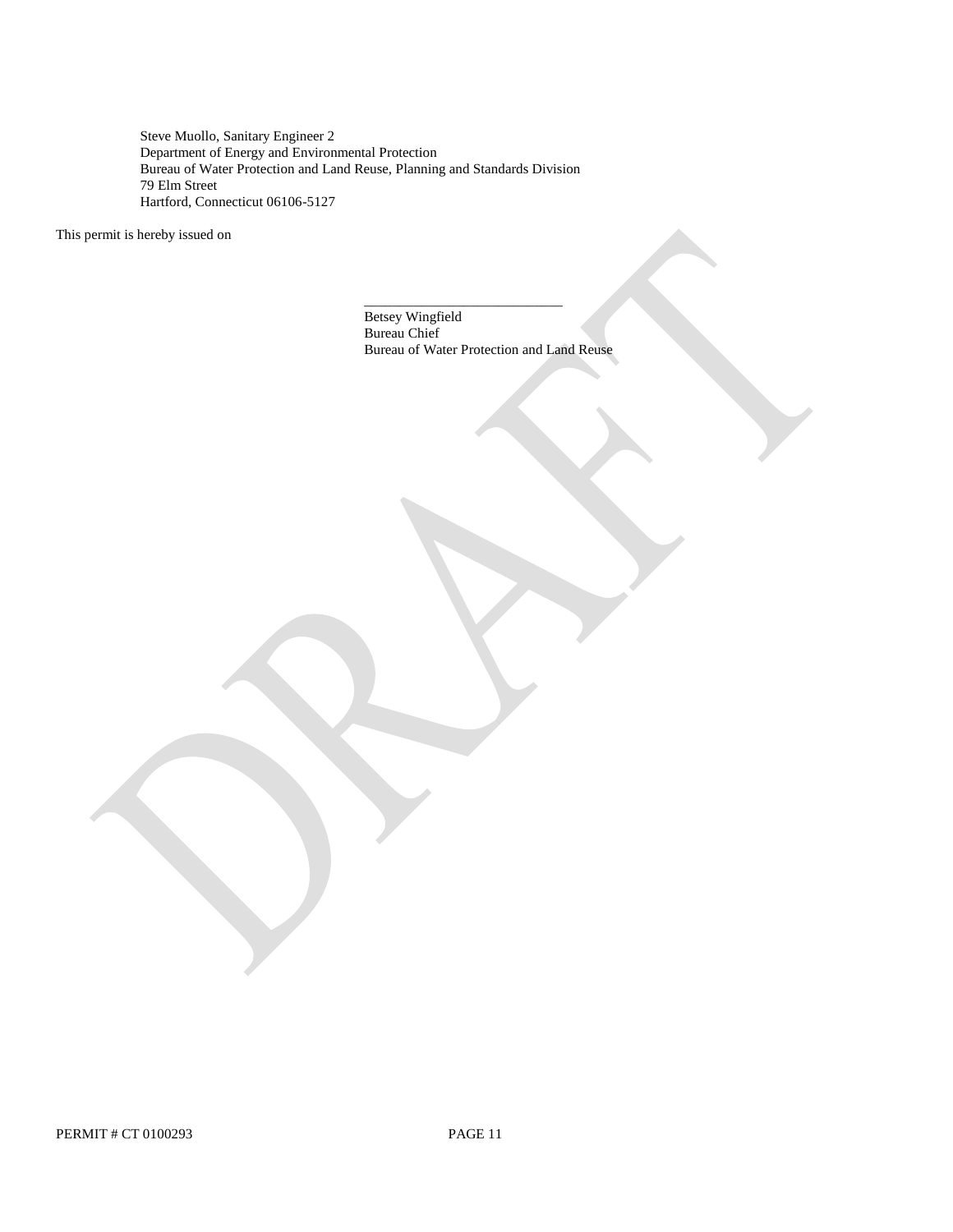# ATTACHMENT 1

Tables A through G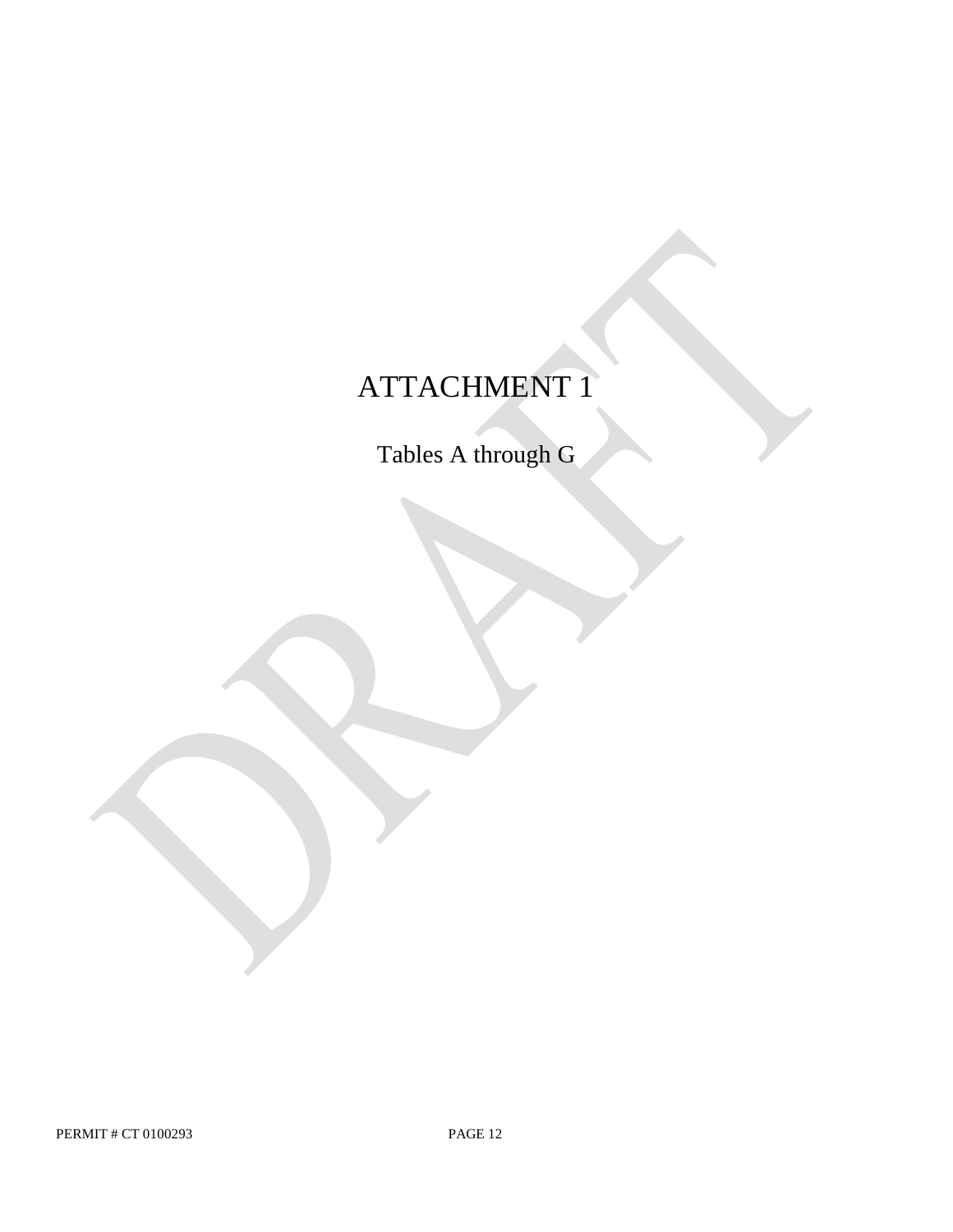### **TABLE A**

| Discharge Serial Number (DSN): 001-1                                                                               | Monitoring Location: 1 |                                                                     |                                         |                                    |                       |                                                                    |                                           |                              |                              |                                            |
|--------------------------------------------------------------------------------------------------------------------|------------------------|---------------------------------------------------------------------|-----------------------------------------|------------------------------------|-----------------------|--------------------------------------------------------------------|-------------------------------------------|------------------------------|------------------------------|--------------------------------------------|
| <b>Wastewater Description: Sanitary Sewage</b>                                                                     |                        |                                                                     |                                         |                                    |                       |                                                                    |                                           |                              |                              |                                            |
| Monitoring Location Description: Final Effluent                                                                    |                        |                                                                     |                                         |                                    |                       |                                                                    |                                           |                              |                              |                                            |
| Allocated Zone of Influence (ZOI): 18.7 cfs<br>In-stream Waste Concentration (IWC): 40.6%                          |                        |                                                                     |                                         |                                    |                       |                                                                    |                                           |                              |                              |                                            |
|                                                                                                                    |                        |                                                                     |                                         | <b>FLOW/TIME BASED MONITORING</b>  |                       |                                                                    | <b>INSTANTANEOUS</b><br><b>MONITORING</b> |                              | <b>REPORT</b><br><b>FORM</b> | <b>Minimum</b><br>Level                    |
| <b>PARAMETER</b>                                                                                                   | Units                  | Average<br>Monthly<br>Limit                                         | <b>Maximum</b><br><b>Daily</b><br>Limit | <b>Sample</b><br>Freq.             | <b>Sample</b><br>type | <b>Instantaneous</b><br>Limit or<br>Required<br>$\textbf{Range}^3$ | <b>Sample</b><br>Freq.                    | <b>Sample</b><br><b>Type</b> |                              | <b>Analysis</b><br>See<br><b>Section 6</b> |
| Alkalinity                                                                                                         | mg/l                   | NA                                                                  | <b>NA</b>                               | $\rm NR$                           | NA                    | ------                                                             | Monthly                                   | Grab                         | <b>MOR</b>                   |                                            |
| Carbonaceous Biochemical Oxygen Demand (5 day) <sup>1</sup> ,<br>See remark A                                      | mg/1                   | 25                                                                  | 40                                      | Three times<br>per week            | Daily Composite       | NA                                                                 | NR                                        | NA                           | <b>DMR/MOR</b>               |                                            |
| Escherichia coli May 1 <sup>st</sup> through September 30 <sup>th</sup> , See<br>remark B                          | Colonies<br>per100 ml  | <b>NA</b>                                                           | <b>NA</b>                               | NR                                 | $_{\rm NA}$           | 410                                                                | Three times<br>per week                   | Grab                         | <b>DMR/MOR</b>               |                                            |
| Flow                                                                                                               | <b>MGD</b>             | ------                                                              | $-----1$                                | $\mbox{Continuous}^2$              | Average Daily<br>Flow | <b>NA</b>                                                          | <b>NR</b>                                 | NA                           | DMR/MOR                      |                                            |
| Nitrogen, Ammonia (total as N)<br>April<br>May<br>June<br>July<br>August<br>September<br>October<br>November-March | mg/l                   | 8.0<br>$6.0\,$<br>4.0<br>2.0<br>$2.0\,$<br>$2.0\,$<br>4.0<br>------ | ------                                  | Three times<br>per week<br>Monthly | Daily Composite       | <b>NA</b>                                                          | <b>NR</b>                                 | NA                           | <b>DMR/MOR</b>               |                                            |
| Nitrogen, Nitrate (total as N)                                                                                     | mg/1                   | <b>NA</b>                                                           | ------                                  | Monthly                            | Daily Composite       | NA                                                                 | $\rm NR$                                  | <b>NA</b>                    | <b>MOR</b>                   |                                            |
| Nitrogen, Nitrite (total as N)                                                                                     | mg/l                   | <b>NA</b>                                                           | $-----1$                                | Monthly                            | Daily Composite       | NA                                                                 | $\rm NR$                                  | NA                           | $\operatorname{MOR}$         |                                            |
| Nitrogen, Total Kjeldahl                                                                                           | mg/1                   | <b>NA</b>                                                           | ------                                  | Monthly                            | Daily Composite       | <b>NA</b>                                                          | $\rm NR$                                  | <b>NA</b>                    | <b>MOR</b>                   |                                            |
| Nitrogen, Total                                                                                                    | mg/1                   | <b>NA</b>                                                           | ------                                  | Monthly                            | Daily Composite       | <b>NA</b>                                                          | $\rm NR$                                  | <b>NA</b>                    | <b>MOR</b>                   |                                            |
| Nitrogen, Total                                                                                                    | lbs/day                | <b>NA</b>                                                           | ------                                  | Monthly                            | Daily Composite       | <b>NA</b>                                                          | $\rm NR$                                  | $_{\rm NA}$                  | $\operatorname{MOR}$         |                                            |
| Oxygen, Dissolved                                                                                                  | mg/l                   | NA                                                                  | <b>NA</b>                               | NR                                 | NA                    | $\geq 7.0$                                                         | Work Day                                  | Grab                         | DMR/MOR                      |                                            |
| pH                                                                                                                 | S.U.                   | <b>NA</b>                                                           | NA                                      | NR                                 | NA                    | $6 - 9$                                                            | Work Day                                  | Grab                         | DMR/MOR                      |                                            |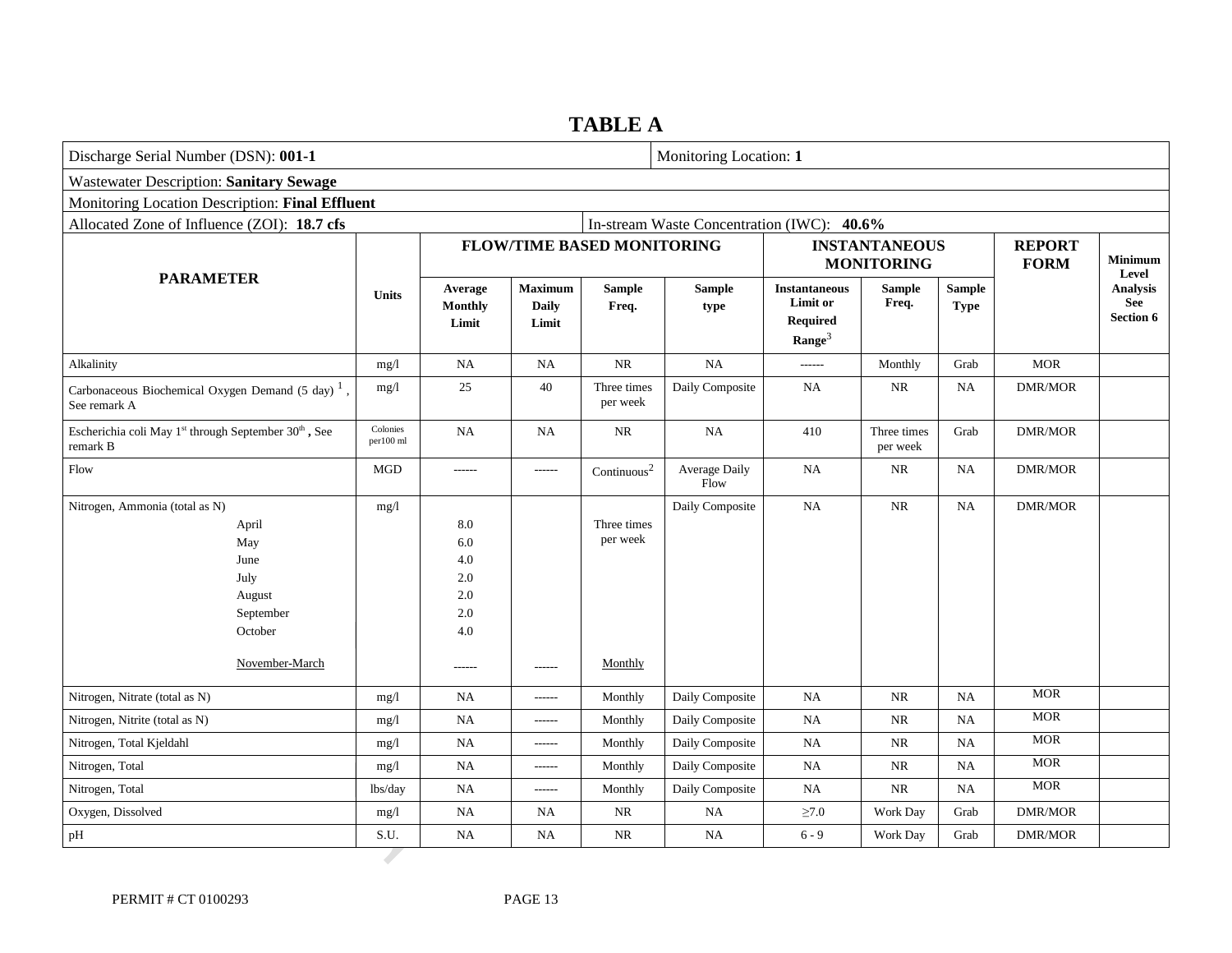| Phosphate, Ortho <sup>4</sup> April 1 <sup>st</sup> through October 31 <sup>st</sup>      | mg/1                         | <b>NA</b>                  | $- - - - - -$ | Weekly                  | Daily Composite | <b>NA</b>     | <b>NR</b>  | <b>NA</b> | <b>MOR</b>     |       |
|-------------------------------------------------------------------------------------------|------------------------------|----------------------------|---------------|-------------------------|-----------------|---------------|------------|-----------|----------------|-------|
| November 1 <sup>st</sup> through March 31 <sup>st</sup>                                   |                              |                            |               | Monthly                 |                 |               |            |           |                |       |
| Phosphorus, Total <sup>4</sup> April 1 <sup>st</sup> through October 31 <sup>st</sup>     | mg/l                         | 0.39                       | 0.78          | Weekly                  | Daily Composite | <b>NA</b>     | NR         | <b>NA</b> | <b>DMR/MOR</b> |       |
| November 1 <sup>st</sup> through March 31 <sup>st</sup>                                   |                              | ------                     | <b>NA</b>     | Monthly                 |                 |               |            |           |                |       |
| Phosphorus, Total April 1 <sup>st</sup> through October 31 <sup>st</sup>                  | lbs/day                      | ------                     | ------        | Weekly                  | Daily Composite | NA            | NA         | <b>NA</b> | <b>MOR</b>     |       |
| Phosphorus, Total (Average Seasonal Load Cap) <sup>5</sup><br>October                     | lbs/day                      | ------                     | <b>NA</b>     | Weekly                  | Calculated      | <b>NA</b>     | NA         | <b>NA</b> | <b>DMR/MOR</b> |       |
| Solids, Settleable                                                                        | m1/1                         | NA                         | <b>NA</b>     | <b>NR</b>               | NA              | $- - - - - -$ | Work Day   | Grab      | <b>MOR</b>     |       |
| Solids, Total Suspended <sup>1</sup> , See remark A                                       | mg/1                         | 30                         | 50            | Three times<br>per week | Daily Composite | <b>NA</b>     | NA         | NA        | DMR/MOR        |       |
| Temperature                                                                               | $\mathrm{P}_{\mathrm{F}}$    | NA                         | <b>NA</b>     | NR                      | NA              | ------        | Work Day   | Grab      | <b>MOR</b>     |       |
| Turbidity                                                                                 | <b>NTU</b>                   | <b>NA</b>                  | NA            | <b>NR</b>               | NA              | $-----1$      | Work Day   | Grab      | <b>MOR</b>     |       |
| Ultimate Oxygen Demand (UOD), See remark C                                                |                              |                            |               |                         |                 |               |            |           |                |       |
| May<br>June<br>July - September<br>October                                                | mg/1<br>mg/1<br>mg/1<br>mg/l | 50<br>36.2<br>27.1<br>36.2 | $--- -$       | $3$ /week               | Daily Composite | <b>NA</b>     | NR         | NA        | <b>DMR/MOR</b> |       |
| UV Dose May 1 <sup>st</sup> through September 30 <sup>th</sup> , See remark D             | $mW$ ,s/cm <sup>2</sup>      | NA                         | NA            | <b>NR</b>               | NA              | $\geq 30.0$   | 4/Work Day | Grab      | <b>DMR/MOR</b> |       |
| UV Transmittance May 1 <sup>st</sup> through September 30 <sup>th</sup> , See<br>remark D | $\%$                         | <b>NA</b>                  | NA            | <b>NR</b>               | NA              | $- - - - - -$ | 4/Work Day | Grab      | MOR            |       |
| Zinc, Total                                                                               | kg/d                         | 3.338                      | 5.007         | Weekly                  | Daily Composite | <b>NA</b>     | <b>NA</b>  | <b>NA</b> | <b>DMR/MOR</b> | $\gg$ |

#### **TABLE A – CONDITIONS**

#### **Footnotes:**

<sup>1</sup> The discharge shall not exceed an average monthly 25 mg/l or a maximum daily 40 mg/l of Carbonaceous Biochemical Oxygen Demand (5 day), and an average monthly 30 mg/l or a maximum daily 50 mg/l of Total Suspended Solids.

<sup>2</sup> The permittee shall record and report on the monthly operating report the minimum, maximum and total flow for each day of discharge and the average daily flow for each sampling month. The permittee shall report, on the discharge monitoring report, the average daily flow and maximum daily flow for each sampling month.

**<sup>3</sup>**The instantaneous limits in this column are maximum limits except for Dissolved Oxygen and UV Dose which are minimum limits.

 $4$  During the period beginning after the implementation of phosphorus removal but no later than April 1, 2016, lasting until expiration, the discharge shall also not exceed and shall otherwise conform to the specific terms and conditions listed.

<sup>5</sup> During the period beginning after the implementation of phosphorus removal but no later than **October 31, 2016**, lasting until expiration, Compliance with the Average Seasonal Load Cap is determined as follows: 13.21 lbs/day. Calculate the Average Seasonal Load by adding all sample results during each April 1<sup>st</sup> through October 31st season in pounds per day and dividing by the total number of those samples in that season.

#### **Remarks:**

(A) The Average Weekly discharge Limitation for CBOD<sub>5</sub> and Total Suspended Solids shall be 1.5 times the Average Monthly Limit listed above.

(B) The geometric mean of the Escherichia coli bacteria values for the effluent samples collected in a period of a calendar month during the period from May 1<sup>st</sup> through September 30<sup>th</sup> shall not exceed 126 per 100 milliliters.

**(C)** Ultimate Oxygen Demand is calculated as: UOD mg/l = (1.5 x CBOD5 mg/l) + (4.6 x NH3-N mg/l).

**(D)** Ultraviolet disinfection shall be utilized from May 1<sup>st</sup> through September 30<sup>th</sup>.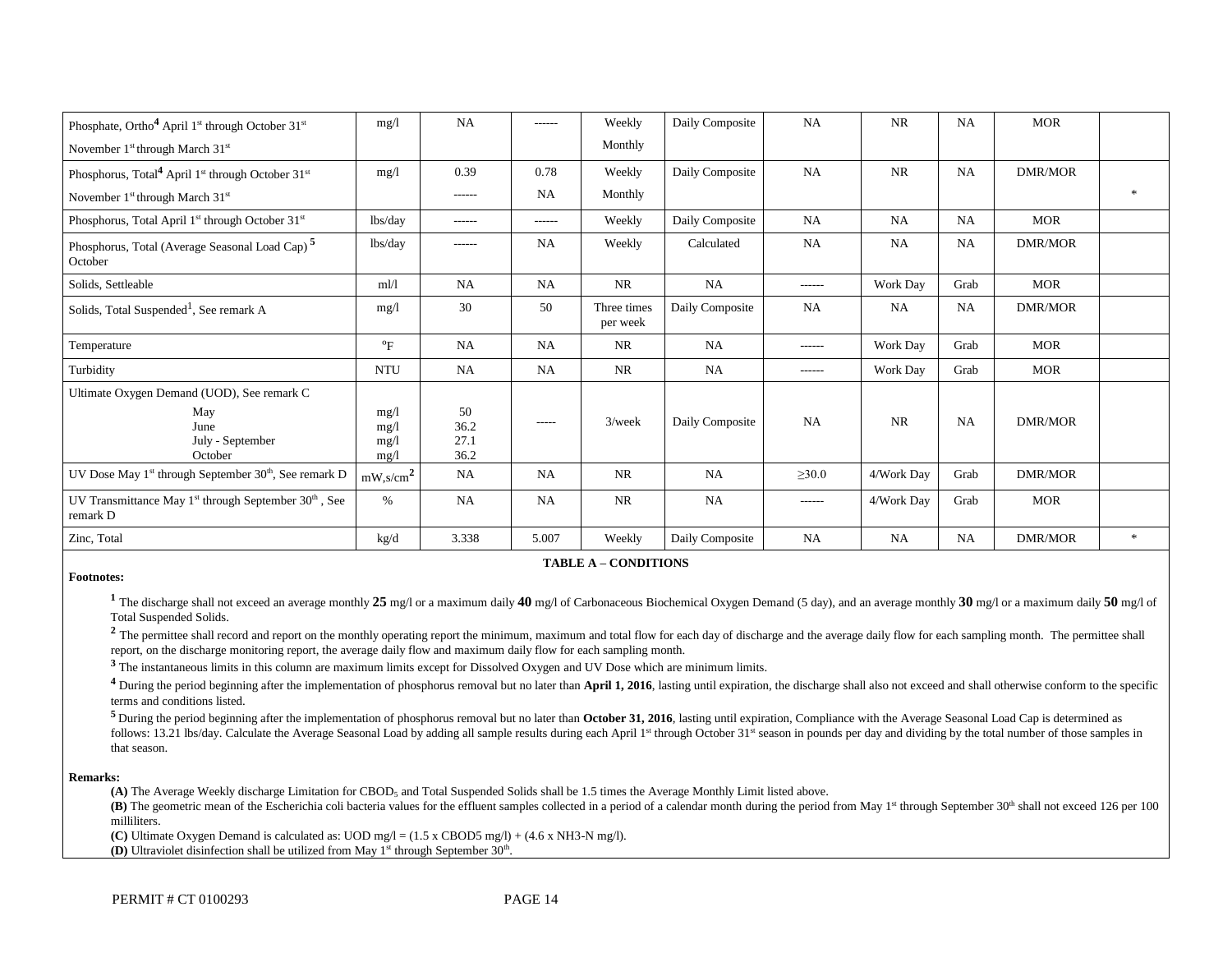## **TABLE B**

| Discharge Serial Number (DSN): 001-1                                                                                                                                                                                                                                  |                    |  | Monitoring Location: <b>K</b>        |                                             |                         |                              |  |  |
|-----------------------------------------------------------------------------------------------------------------------------------------------------------------------------------------------------------------------------------------------------------------------|--------------------|--|--------------------------------------|---------------------------------------------|-------------------------|------------------------------|--|--|
| <b>Wastewater Description: Sanitary Sewage</b>                                                                                                                                                                                                                        |                    |  |                                      |                                             |                         |                              |  |  |
| Monitoring Location Description: Final Effluent                                                                                                                                                                                                                       |                    |  |                                      |                                             |                         |                              |  |  |
| Allocated Zone of Influence (ZOI): 18.7 cfs                                                                                                                                                                                                                           |                    |  |                                      | In-stream Waste Concentration (IWC): 40.6 % |                         |                              |  |  |
|                                                                                                                                                                                                                                                                       |                    |  |                                      | <b>FLOW/TIME BASED MONITORING</b>           |                         | <b>REPORT</b><br><b>FORM</b> |  |  |
| <b>PARAMETER</b>                                                                                                                                                                                                                                                      | <b>Units</b>       |  | Average<br>Monthly<br><b>Minimum</b> | <b>Sample</b><br>Freq.                      | <b>Sample</b><br>type   |                              |  |  |
| Carbonaceous Biochemical Oxygen Demand (5 day) Percent<br>Removal <sup>1</sup>                                                                                                                                                                                        | $%$ of<br>Influent |  | 85                                   | Three times per<br>week                     | Calculated <sup>2</sup> | DMR/MOR                      |  |  |
| Solids, Total Suspended Percent Removal <sup>1</sup>                                                                                                                                                                                                                  | $%$ of<br>Influent |  | 85                                   | Three times per<br>week                     | Calculated <sup>2</sup> | <b>DMR/MOR</b>               |  |  |
| <b>TABLE B - CONDITIONS</b><br><b>Footnotes:</b><br><sup>1</sup> The discharge shall be less than or equal to 15% of the average monthly influent BOD <sub>5</sub> and total suspended solids (Table E, Monitoring Location G).<br>Inf.BOD or TSS-Effluent BOD or TSS |                    |  |                                      |                                             |                         |                              |  |  |
| $2$ Calculated based on the average monthly results described in Table A. Removal efficiency =<br>X 100<br>Inf.BOD or TSS                                                                                                                                             |                    |  |                                      |                                             |                         |                              |  |  |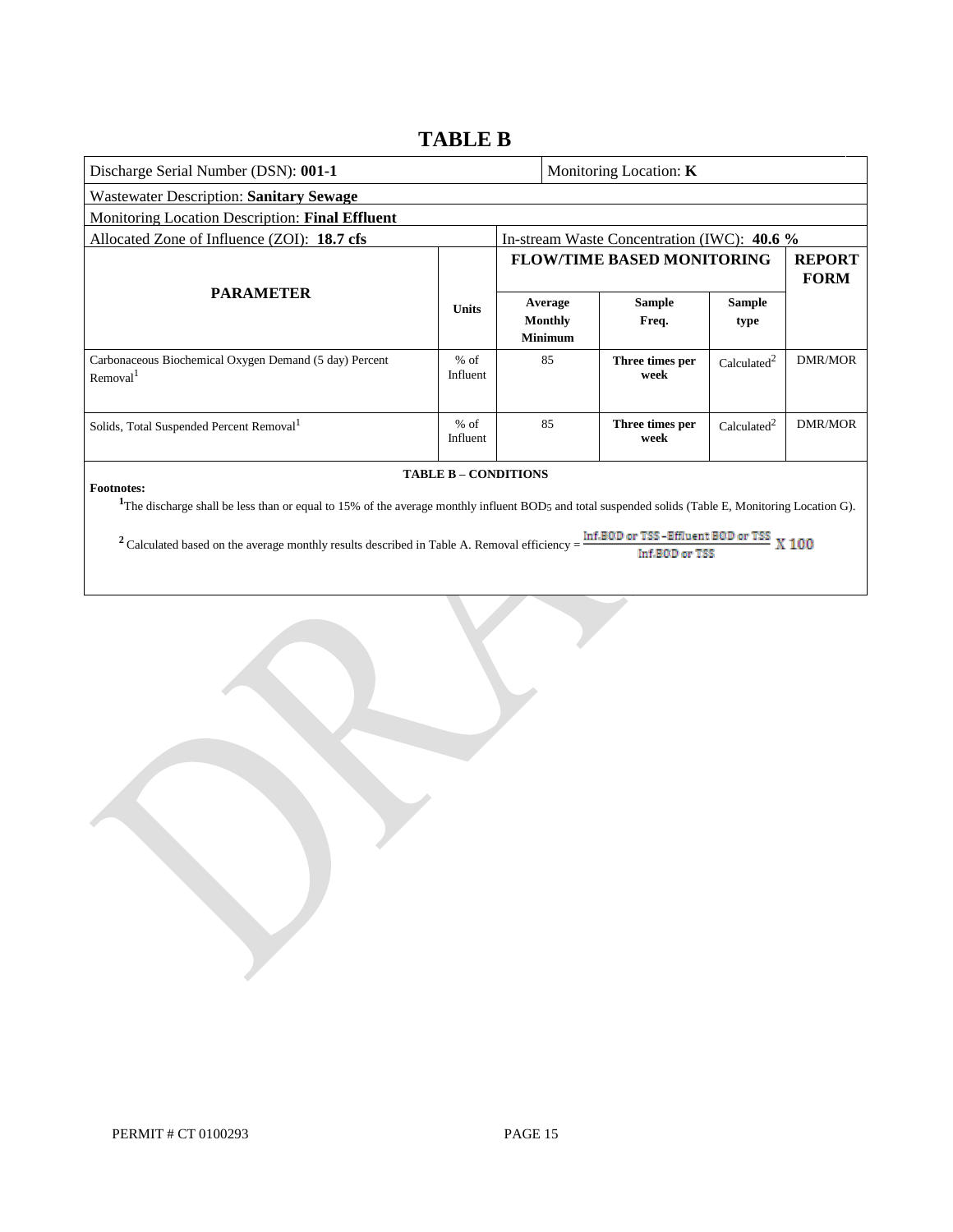| Discharge Serial Number (DSN): 001-1            |                  | Monitoring Location: T           |                                     |                                            |                                          |                                                          |
|-------------------------------------------------|------------------|----------------------------------|-------------------------------------|--------------------------------------------|------------------------------------------|----------------------------------------------------------|
| Wastewater Description: Sanitary Sewage         |                  |                                  |                                     |                                            |                                          |                                                          |
| Monitoring Location Description: Final Effluent |                  |                                  |                                     |                                            |                                          |                                                          |
| Allocated Zone of Influence (ZOI): 18.7 cfs     |                  |                                  |                                     | In-stream Waste Concentration (IWC): 40.6% |                                          |                                                          |
| <b>PARAMETER</b>                                | Units            | <b>Maximum</b><br>Daily<br>Limit | <b>Sampling</b><br><b>Frequency</b> | <b>Sample</b><br><b>Type</b>               | <b>Reporting</b><br>form                 | <b>Minimum</b><br><b>Level Analysis</b><br>See Section 6 |
| Aluminum, Total                                 | mg/1             | ------                           | Quarterly                           | Daily Composite                            | <b>ATMR/DMR</b>                          | $\frac{1}{2}$                                            |
| Antimony, Total                                 | mg/1             | ------                           | Quarterly                           | Daily Composite                            | <b>ATMR/DMR</b>                          | $\ast$                                                   |
| NOAEL Static 48Hr Acute D. Pulex <sup>1</sup>   | $\%$<br>survival | 100%                             | <b>Ouarterly</b>                    | Daily Composite                            | <b>ATMR/DMR</b>                          |                                                          |
| NOAEL Static 48Hr Acute Pimephales <sup>1</sup> | %<br>survival    | 100%                             | Quarterly                           | Daily Composite                            | <b>ATMR/DMR</b>                          |                                                          |
| Arsenic, Total                                  | mg/1             | ------                           | Quarterly                           | Daily Composite                            | <b>ATMR/DMR</b>                          | $\ast$                                                   |
| Beryllium, Total                                | mg/1             |                                  | Quarterly                           | Daily Composite                            | <b>ATMR/DMR</b>                          | $\ast$                                                   |
| BOD <sub>5</sub>                                | mg/1             | ------                           | Quarterly                           | Daily Composite                            | <b>ATMR/DMR</b>                          |                                                          |
| Cadmium, Total                                  | mg/1             | ------                           | <b>Ouarterly</b>                    | Daily Composite                            | <b>ATMR/DMR</b>                          | $\ast$                                                   |
| Chromium, Hexavalent                            | mg/1             | ------                           | Quarterly                           | Daily Composite                            | <b>ATMR/DMR</b>                          | $\ast$                                                   |
| Chromium, Total                                 | mg/1             | ------                           | <b>Ouarterly</b>                    | Daily Composite                            | <b>ATMR/DMR</b>                          | $\ast$                                                   |
| Chlorine, Total Residual                        | mg/1             | ------                           | Quarterly                           | Daily Composite                            | <b>ATMR/DMR</b>                          | $\ast$                                                   |
| Copper, Total                                   | mg/1             | ------                           | Quarterly                           | Daily Composite                            | <b>ATMR/DMR</b>                          | $\ast$                                                   |
| Cyanide, Amenable                               | mg/1             | ------                           | Quarterly                           | Daily Composite                            | <b>ATMR/DMR</b>                          |                                                          |
| Cyanide, Total                                  | mg/1             | ------                           | Quarterly                           | Daily Composite                            | <b>ATMR/DMR</b>                          | $\ast$                                                   |
| Iron, Total                                     | mg/1             | ------                           | Quarterly                           | Daily Composite                            | <b>ATMR/DMR</b>                          | $\ast$                                                   |
| Lead, Total                                     | mg/1             | ------                           | Quarterly                           | Daily Composite                            | <b>ATMR/DMR</b>                          | $\ast$                                                   |
| Mercury, Total                                  | mg/1             | ------                           | Quarterly                           | Daily Composite                            | <b>ATMR/DMR</b>                          | $\ast$                                                   |
| Nickel, Total                                   | mg/1             | ------                           | Quarterly                           | Daily Composite                            | <b>ATMR/DMR</b>                          | $\ast$                                                   |
| Nitrogen, Ammonia (total as N)                  | mg/1             | ------                           | Quarterly                           | Daily Composite                            | <b>ATMR/DMR</b>                          |                                                          |
| Nitrogen, Nitrate, (total as N)                 | mg/l             | ------                           | Quarterly                           | Daily Composite                            | <b>ATMR/DMR</b>                          |                                                          |
| Nitrogen, Nitrite, (total as N)                 | mg/1             | ------                           | Quarterly                           | Daily Composite                            | <b>ATMR/DMR</b>                          |                                                          |
| Phosphorus, Total                               | mg/1             | ------                           | Quarterly                           | Daily Composite                            | <b>ATMR/DMR</b>                          | $\ast$                                                   |
| Phenols, Total                                  | mg/1             | ------                           | Quarterly                           | Daily Composite                            | $\operatorname{ATMR}/\operatorname{DMR}$ |                                                          |
| Selenium, Total                                 | mg/1             | ------                           | Quarterly                           | Daily Composite                            | <b>ATMR/DMR</b>                          | $\ast$                                                   |
| Silver, Total                                   | mg/1             | ------                           | Quarterly                           | Daily Composite                            | <b>ATMR/DMR</b>                          | $\ast$                                                   |
| Suspended Solids, Total                         | mg/1             | ------                           | Quarterly                           | Daily Composite                            | <b>ATMR/DMR</b>                          |                                                          |
| Thallium, Total                                 | mg/1             | ------                           | Quarterly                           | Daily Composite                            | <b>ATMR/DMR</b>                          | $\ast$                                                   |
| Zinc, Total                                     | mg/1             | ------                           | Quarterly                           | Daily Composite                            | ATMR/DMR                                 | $\ast$                                                   |

## **TABLE C**

### **TABLE C - CONDITIONS**

i. Remarks: <sup>1</sup> The results of the Toxicity Tests are recorded in % survival. The permittee shall report  $\frac{96}{2}$  survival on the DMR based on criteria in Section 6(B) of this permit.

ATMR – Aquatic Toxicity Monitoring Report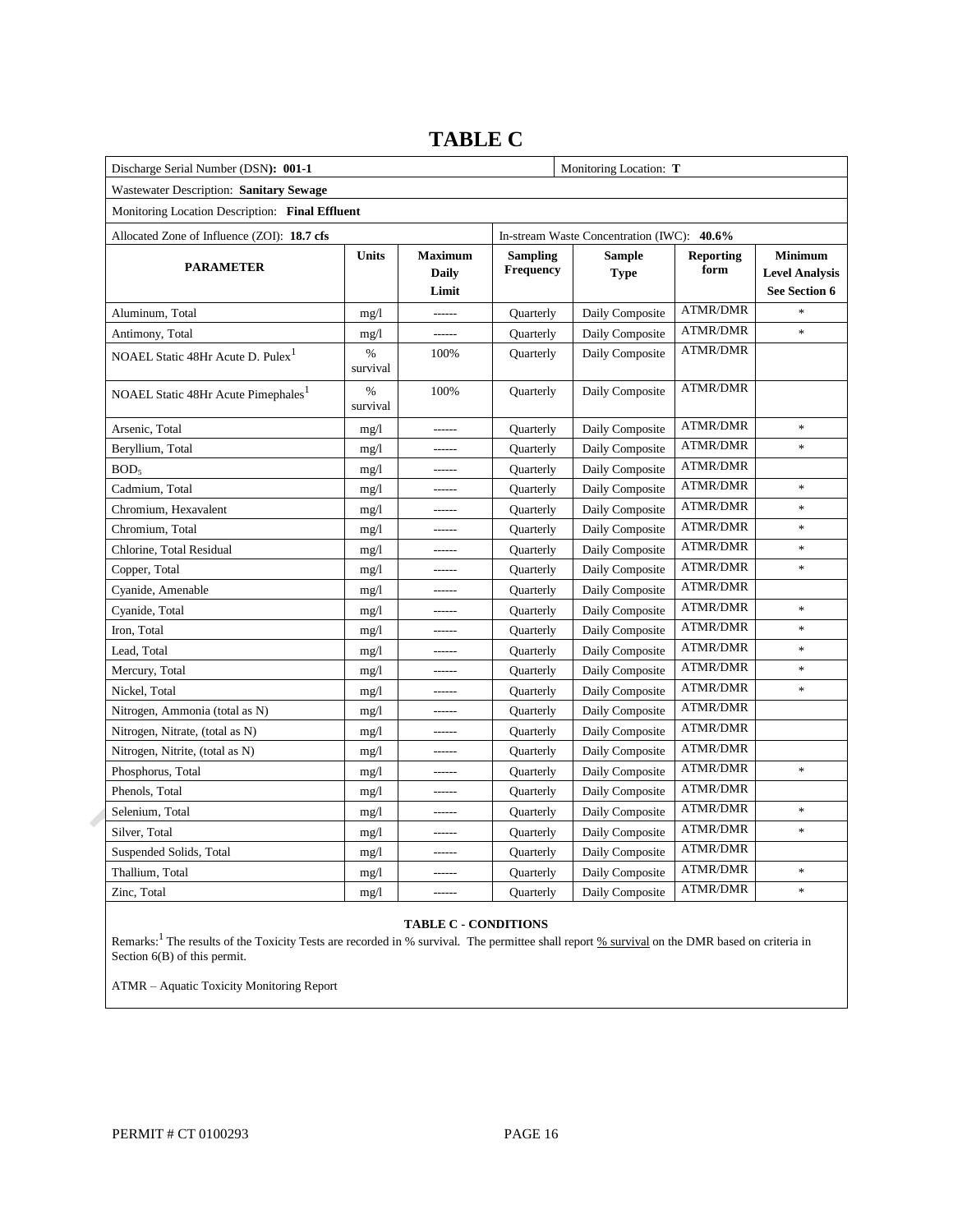### **TABLE D**

| Discharge Serial Number: 001-1<br>Monitoring Location: N |                              |  |                                 |                  |             |  |  |
|----------------------------------------------------------|------------------------------|--|---------------------------------|------------------|-------------|--|--|
| Wastewater Description: Activated Sludge                 |                              |  |                                 |                  |             |  |  |
| Monitoring Location Description: Each Aeration Unit      |                              |  |                                 |                  |             |  |  |
|                                                          | <b>REPORTING FORMAT</b>      |  | <b>INSTANTANEOUS MONITORING</b> | <b>REPORTING</b> |             |  |  |
| <b>PARAMETER</b>                                         |                              |  | Sample Frequency                | Sample Type      | <b>FORM</b> |  |  |
| Oxygen, Dissolved                                        | High & low for each Work Day |  | 2/Work Dav                      | Grab             | <b>MOR</b>  |  |  |
| Sludge Volume Index                                      | Work Day                     |  | Work Dav                        | Grab             | <b>MOR</b>  |  |  |
| Mixed Liquor Suspended Solids                            | Work Day                     |  | Work Day                        | Grab             | <b>MOR</b>  |  |  |

### **TABLE E**

| Discharge Serial Number: 001-1                    |              | Monitoring Location: G                |                                   |                                             |                                           |                              |                                 |  |
|---------------------------------------------------|--------------|---------------------------------------|-----------------------------------|---------------------------------------------|-------------------------------------------|------------------------------|---------------------------------|--|
| Wastewater Description: Sanitary Sewage           |              |                                       |                                   |                                             |                                           |                              |                                 |  |
| Monitoring Location Description: Influent         |              |                                       |                                   |                                             |                                           |                              |                                 |  |
| <b>PARAMETER</b>                                  | <b>Units</b> | <b>DMR REPORTING</b><br><b>FORMAT</b> |                                   | <b>FLOW/TIME BASED</b><br><b>MONITORING</b> | <b>INSTANTANEOUS</b><br><b>MONITORING</b> |                              | <b>REPORTING</b><br><b>FORM</b> |  |
|                                                   |              |                                       | <b>Sample</b><br><b>Frequency</b> | <b>Sample</b><br><b>Type</b>                | <b>Sample</b><br><b>Frequency</b>         | <b>Sample</b><br><b>Type</b> |                                 |  |
| Carbonaceous Biochemical Oxygen<br>Demand (5 day) | mg/1         | Monthly average                       | $3$ /week                         | Daily Composite                             | <b>NA</b>                                 | <b>NA</b>                    | <b>DMR/MOR</b>                  |  |
| Nitrogen, Ammonia (total as N)                    | mg/1         |                                       | Monthly                           | Daily Composite                             | <b>NA</b>                                 | <b>NA</b>                    | <b>MOR</b>                      |  |
| Nitrogen, Nitrate (total as N)                    | mg/1         |                                       | Monthly                           | Daily Composite                             | <b>NA</b>                                 | <b>NA</b>                    | <b>MOR</b>                      |  |
| Nitrogen, Nitrite (total as N)                    | mg/1         |                                       | Monthly                           | Daily Composite                             | <b>NA</b>                                 | <b>NA</b>                    | <b>MOR</b>                      |  |
| Nitrogen, Total Kjeldahl                          | mg/1         |                                       | Monthly                           | Daily Composite                             | NA.                                       | NA                           | <b>MOR</b>                      |  |
| Nitrogen, Total                                   | mg/1         |                                       | Monthly                           | Daily Composite                             | <b>NA</b>                                 | <b>NA</b>                    | <b>MOR</b>                      |  |
| Phosphate, Ortho                                  | mg/1         |                                       | Monthly                           | Daily Composite                             | NA.                                       | <b>NA</b>                    | <b>MOR</b>                      |  |
| Phosphorus, Total                                 | mg/1         |                                       | Monthly                           | Daily Composite                             | NA.                                       | <b>NA</b>                    | <b>MOR</b>                      |  |
| pH                                                | S.U.         |                                       | <b>NA</b>                         | <b>NA</b>                                   | Work Day                                  | Grab                         | <b>MOR</b>                      |  |
| Solids, Total Suspended                           | mg/1         | Monthly average                       | $3$ /week                         | Daily Composite                             | NA.                                       | NA                           | <b>DMR/MOR</b>                  |  |
| Temperature                                       | $\mathrm{P}$ |                                       | <b>NA</b>                         | <b>NA</b>                                   | Work Day                                  | Grab                         | <b>MOR</b>                      |  |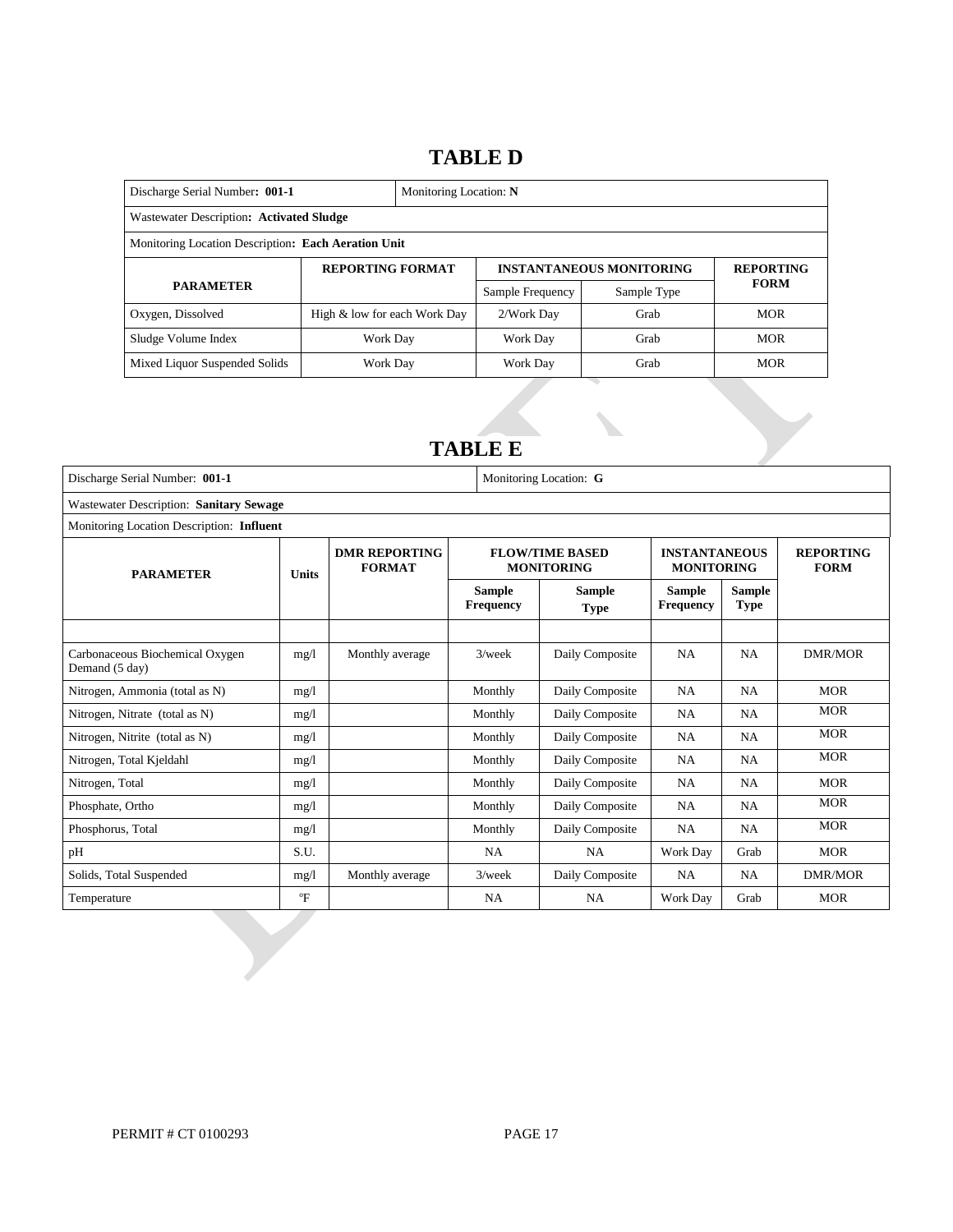## **TABLE F**

| Discharge Serial Number: 001-1<br>Monitoring Location: P |                                                                       |                                            |                            |                                             |                                           |                                 |            |  |  |  |
|----------------------------------------------------------|-----------------------------------------------------------------------|--------------------------------------------|----------------------------|---------------------------------------------|-------------------------------------------|---------------------------------|------------|--|--|--|
| Wastewater Description: Primary Effluent                 |                                                                       |                                            |                            |                                             |                                           |                                 |            |  |  |  |
|                                                          | Monitoring Location Description: Primary Sedimentation Basin Effluent |                                            |                            |                                             |                                           |                                 |            |  |  |  |
| <b>PARAMETER</b>                                         |                                                                       | <b>REPORTING</b><br><b>FORMAT</b><br>Units |                            | <b>TIME/FLOW BASED</b><br><b>MONITORING</b> | <b>INSTANTANEOUS</b><br><b>MONITORING</b> | <b>REPORTING</b><br><b>FORM</b> |            |  |  |  |
|                                                          |                                                                       |                                            | Sample<br><b>Frequency</b> | <b>Sample</b><br><b>Type</b>                | Sample<br><b>Frequency</b>                | Sample type                     |            |  |  |  |
| Alkalinity, Total                                        | mg/1                                                                  |                                            | <b>NA</b>                  | <b>NA</b>                                   | Monthly                                   | Grab                            | <b>MOR</b> |  |  |  |
| Carbonaceous Biochemical Oxygen<br>Demand (5 day)        | mg/1                                                                  | Monthly average                            | Weekly                     | Composite                                   | <b>NA</b>                                 | <b>NA</b>                       | <b>MOR</b> |  |  |  |
| Nitrogen, Ammonia (total as N)                           | mg/1                                                                  |                                            | Monthly                    | Composite                                   | NA                                        | <b>NA</b>                       | <b>MOR</b> |  |  |  |
| Nitrogen, Nitrate (total as N)                           | mg/1                                                                  |                                            | Monthly                    | Composite                                   | NA                                        | <b>NA</b>                       | <b>MOR</b> |  |  |  |
| Nitrogen, Nitrite (total as N)                           | mg/1                                                                  |                                            | Monthly                    | Composite                                   | <b>NA</b>                                 | <b>NA</b>                       | <b>MOR</b> |  |  |  |
| Nitrogen, Total Kjeldahl                                 | mg/l                                                                  |                                            | Monthly                    | Composite                                   | <b>NA</b>                                 | <b>NA</b>                       | <b>MOR</b> |  |  |  |
| Nitrogen, Total                                          | mg/l                                                                  |                                            | Monthly                    | Composite                                   | <b>NA</b>                                 | <b>NA</b>                       | <b>MOR</b> |  |  |  |
| pH                                                       | S.U.                                                                  |                                            | <b>NA</b>                  | <b>NA</b>                                   | Monthly                                   | Grab                            | <b>MOR</b> |  |  |  |
| Solids, Total Suspended                                  | mg/1                                                                  | Monthly average                            | Weekly                     | Composite                                   | <b>NA</b>                                 | <b>NA</b>                       | <b>MOR</b> |  |  |  |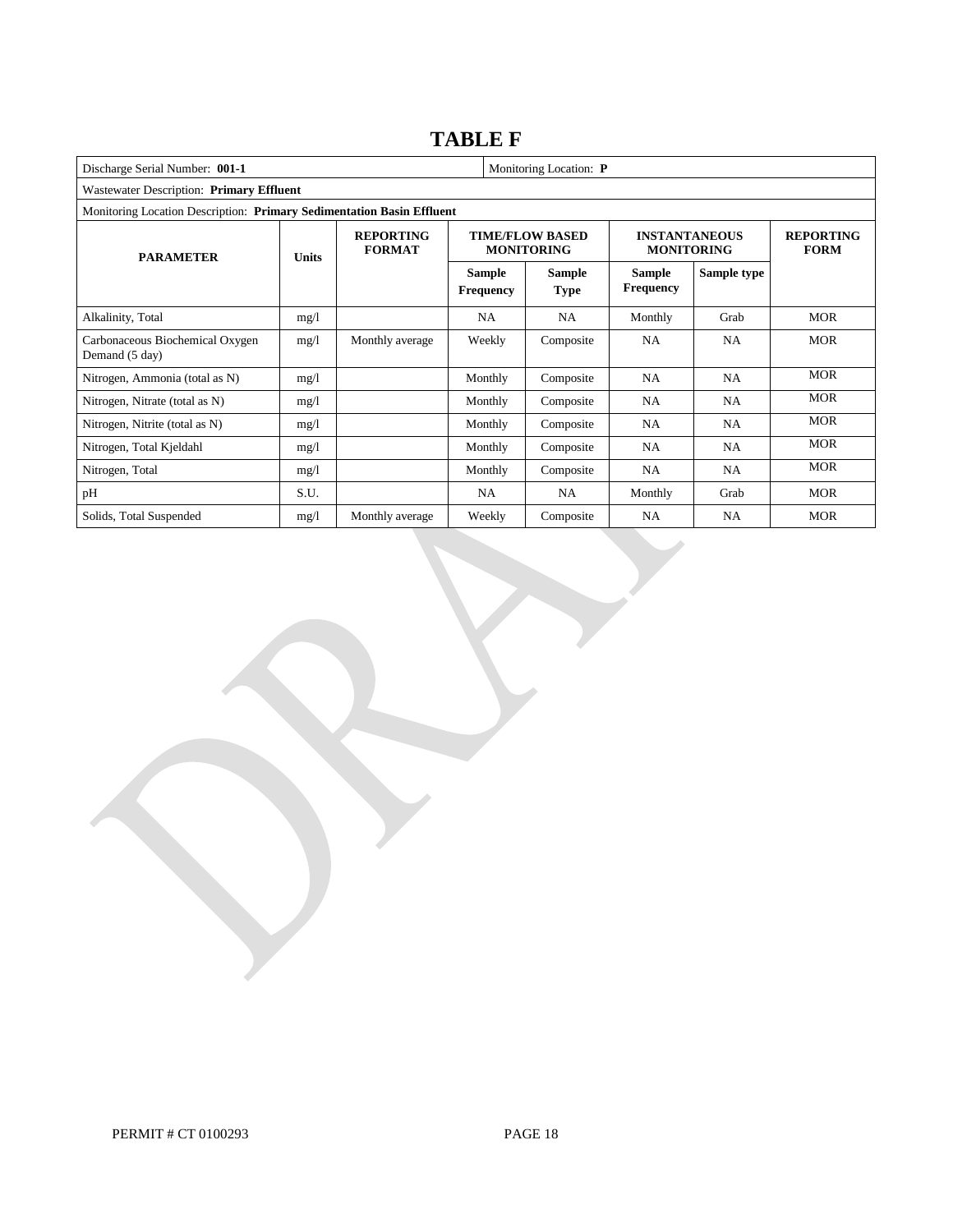| Discharge Serial Number: 001-1                        | Monitoring Location: SL |                                 |                       |  |  |  |  |
|-------------------------------------------------------|-------------------------|---------------------------------|-----------------------|--|--|--|--|
| Wastewater Description: Dewatered sludge cake         |                         |                                 |                       |  |  |  |  |
| Monitoring Location Description: Following dewatering |                         |                                 |                       |  |  |  |  |
| <b>PARAMETER</b>                                      |                         | <b>INSTANTANEOUS MONITORING</b> | <b>REPORTING FORM</b> |  |  |  |  |
|                                                       | <b>Units</b>            | Grab Sample Freq.               |                       |  |  |  |  |
| Arsenic, Total                                        | mg/kg                   | Bi-monthly                      | <b>DMR</b>            |  |  |  |  |
| Beryllium, Total                                      | mg/kg                   | <b>Bi-monthly</b>               | <b>DMR</b>            |  |  |  |  |
| Cadmium, Total                                        | mg/kg                   | Bi-monthly                      | <b>DMR</b>            |  |  |  |  |
| Chromium, Total                                       | mg/kg                   | Bi-monthly                      | <b>DMR</b>            |  |  |  |  |
| Copper, Total                                         | mg/kg                   | Bi-monthly                      | <b>DMR</b>            |  |  |  |  |
| Lead, Total                                           | mg/kg                   | Bi-monthly                      | <b>DMR</b>            |  |  |  |  |
| Mercury, Total                                        | mg/kg                   | Bi-monthly                      | <b>DMR</b>            |  |  |  |  |
| Nickel, Total                                         | mg/kg                   | <b>Bi-monthly</b>               | <b>DMR</b>            |  |  |  |  |
| Nitrogen, Ammonia *                                   | mg/kg                   | Bi-monthly                      | $DMR*$                |  |  |  |  |
| Nitrogen, Nitrate (total as N) *                      | mg/kg                   | Bi-monthly                      | $DMR*$                |  |  |  |  |
| Nitrogen, Organic *                                   | mg/kg                   | Bi-monthly                      | $DMR*$                |  |  |  |  |
| Nitrogen, Nitrite (total as N) *                      | mg/kg                   | Bi-monthly                      | $DMR*$                |  |  |  |  |
| Nitrogen, Total *                                     | mg/kg                   | Bi-monthly                      | $DMR*$                |  |  |  |  |
| pH *                                                  | S.U.                    | Bi-monthly                      | $DMR*$                |  |  |  |  |
| Polychlorinated Biphenyls                             | mg/kg                   | Bi-monthly                      | <b>DMR</b>            |  |  |  |  |
| Solids, Fixed                                         | $\%$                    | <b>Bi-monthly</b>               | <b>DMR</b>            |  |  |  |  |
| Solids, Total                                         | $\%$                    | Bi-monthly                      | <b>DMR</b>            |  |  |  |  |
| Solids, Volatile                                      | $\%$                    | Bi-monthly                      | <b>DMR</b>            |  |  |  |  |
| Zinc, Total                                           | mg/kg                   | Bi-monthly                      | <b>DMR</b>            |  |  |  |  |

### **TABLE G**

**(\*) required for composting or land application only** Testing for inorganic pollutants shall follow "Test Methods for Evaluating Solid Waste, Physical/Chemical Methods", EPA Publication SW-846 as updated and/or revised.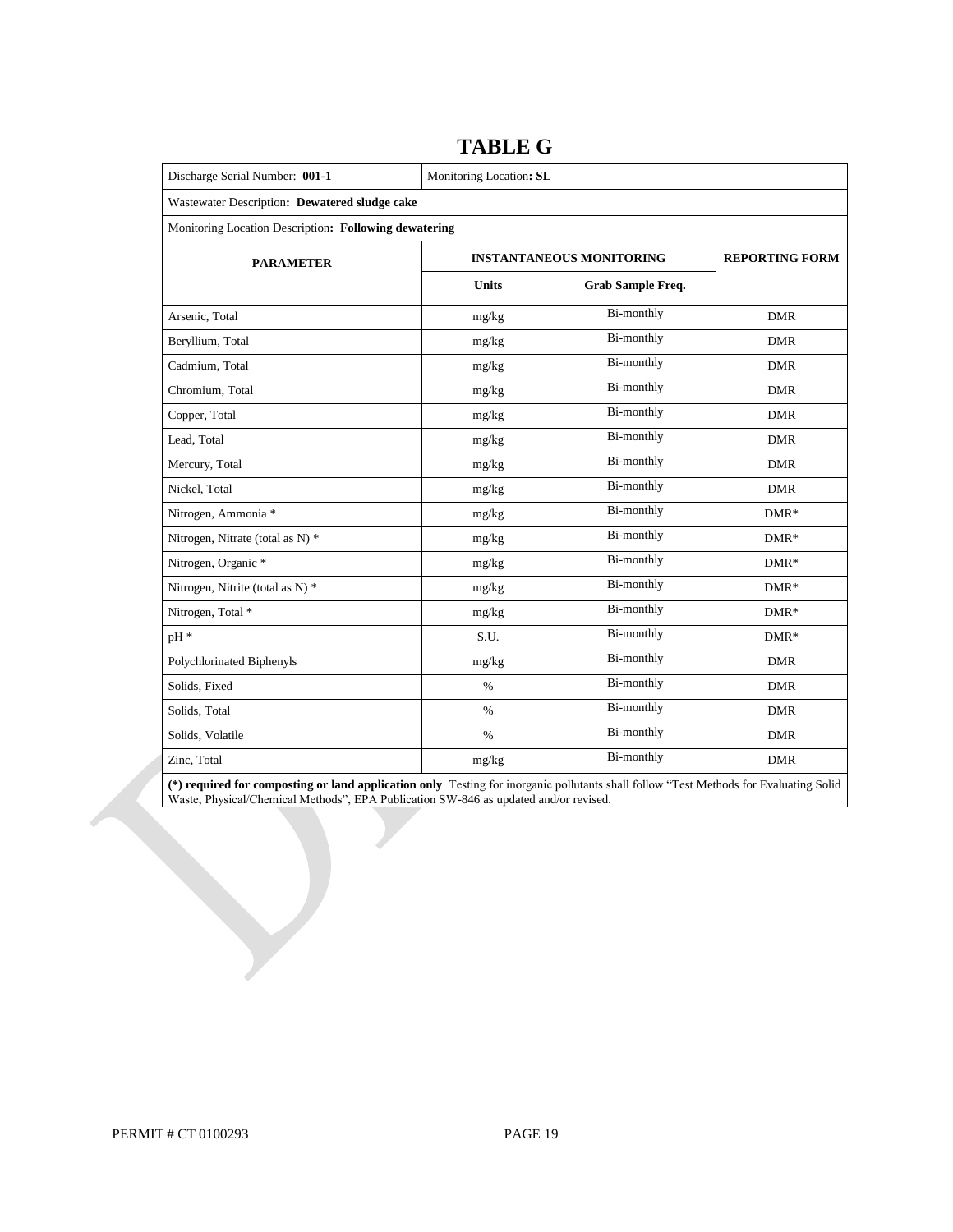# ATTACHMENT 2

# MONTHLY OPERATING REPORT FORM

PERMIT # CT 0100293 PAGE 20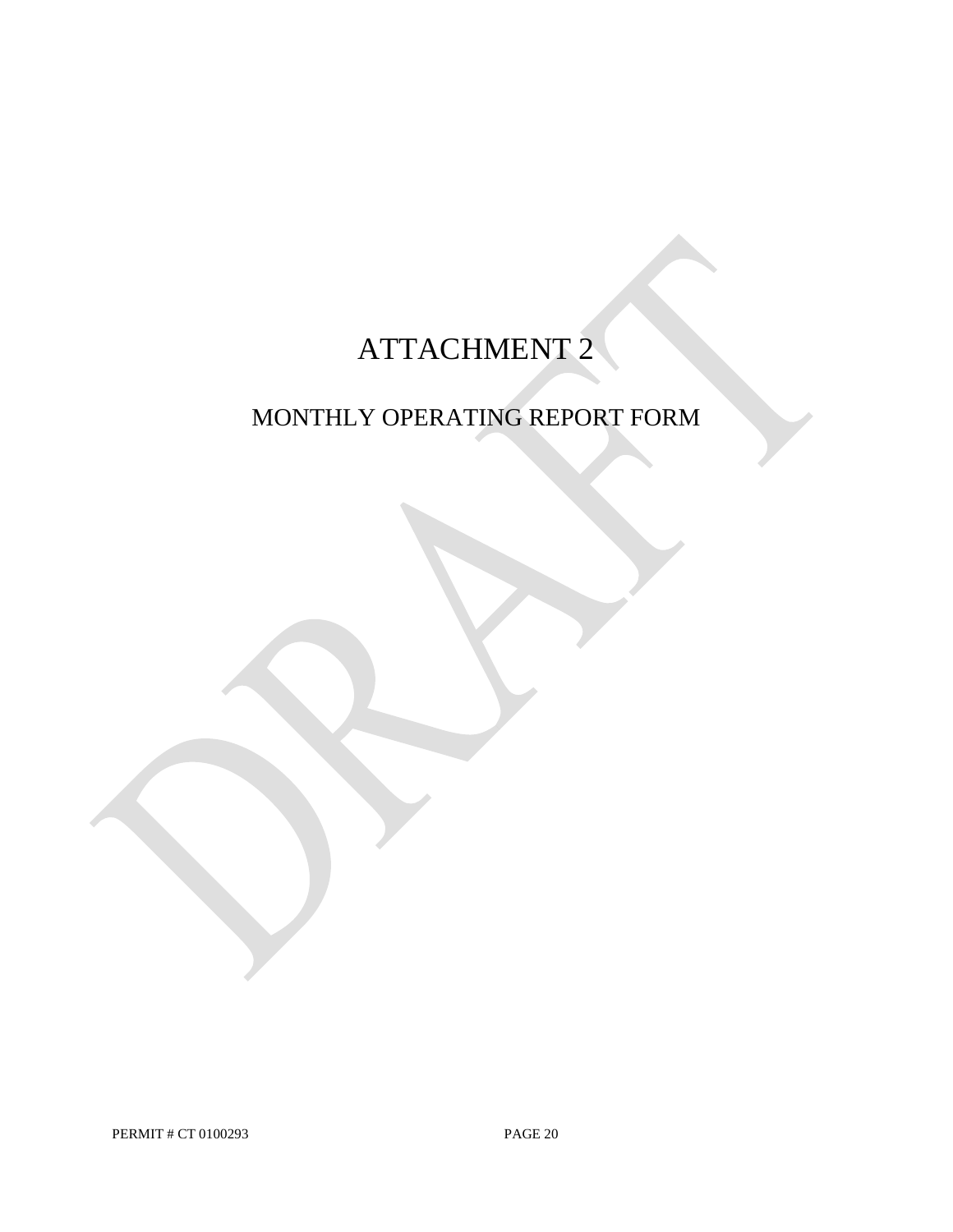# DATA TRACKING AND TECHNICAL FACT SHEET

### **Permittee**: Town of Manchester

### **PERMIT, ADDRESS, AND FACILITY DATA**

### **PERMIT #:** CT0100293 **APPLICATION #:** 201100306 **FACILITY ID.** 077-001

| <b>Mailing Address:</b>                                                                                                                         | <b>Location Address:</b>                                            |  |  |  |  |  |  |
|-------------------------------------------------------------------------------------------------------------------------------------------------|---------------------------------------------------------------------|--|--|--|--|--|--|
| Street: 125 Spring Street, PO Box 191                                                                                                           | Street:<br>120 Thrall Road                                          |  |  |  |  |  |  |
| City: Manchester ST: CT Zip: 06045                                                                                                              | City: Manchester ST: CT Zip: 06040                                  |  |  |  |  |  |  |
| Contact Name: Mike Emond                                                                                                                        | Contact Name: Mike Emond                                            |  |  |  |  |  |  |
| Phone No.: 860-647-3115                                                                                                                         | Phone No.: 860-647-3115                                             |  |  |  |  |  |  |
|                                                                                                                                                 | <b>DMR</b> Contact<br>email address: memond@manchesterct.gov        |  |  |  |  |  |  |
| <b>PERMIT INFORMATION</b>                                                                                                                       |                                                                     |  |  |  |  |  |  |
| <b>DURATION</b> 5 YEAR $X$ 10 YEAR $\_\$ 30 YEAR                                                                                                |                                                                     |  |  |  |  |  |  |
| <b>TYPE</b> New Reissuance $\underline{\mathbf{X}}$ Modification                                                                                |                                                                     |  |  |  |  |  |  |
| <b>CATEGORIZATION POINT (X) NON-POINT () GIS #</b>                                                                                              |                                                                     |  |  |  |  |  |  |
|                                                                                                                                                 | NPDES (X) PRETREAT () GROUND WATER (UIC) () GROUND WATER (OTHER) () |  |  |  |  |  |  |
| NPDES MAJOR (MA) $X$<br>NPDES SIGNIFICANT MINOR or PRETREAT SIU (SI)<br>NPDES <u>or</u> PRETREATMENT MINOR (MI)                                 |                                                                     |  |  |  |  |  |  |
| <b>COMPLIANCE SCHEDULE</b> YES X<br>NO<br>POLLUTION PREVENTION TREATMENT REQUIREMENT X<br>WATER QUALITY REQUIREMENT ________ OTHER ____         |                                                                     |  |  |  |  |  |  |
| <b>OWNERSHIP CODE</b><br>Private $\text{Federal}$ State Municipal (town only) $\underline{X}$ Other public                                      |                                                                     |  |  |  |  |  |  |
| <b>DEEP STAFF ENGINEER</b> Steve Muollo <b>DATE DRAFTED:</b> March 6, 2015                                                                      |                                                                     |  |  |  |  |  |  |
| <b>PERMIT FEES</b>                                                                                                                              |                                                                     |  |  |  |  |  |  |
| <b>DSN Number</b><br>Annual Fee<br>Discharge Code                                                                                               |                                                                     |  |  |  |  |  |  |
| 111000e<br>001<br>\$2,682.50                                                                                                                    |                                                                     |  |  |  |  |  |  |
| <b>FOR NPDES DISCHARGES</b><br>Drainage Basin Code: 4500<br>Water Quality Classification Goal: B<br>Segment: Hockanum River 03                  |                                                                     |  |  |  |  |  |  |
| NATURE OF BUSINESS GENERATING DISCHARGE<br>Municipal Sanitary Sewage Treatment                                                                  |                                                                     |  |  |  |  |  |  |
| PROCESS AND TREATMENT DESCRIPTION (by DSN)<br>Secondary Biological Treatment (activated sludge) with Nitrification and ultraviolet disinfection |                                                                     |  |  |  |  |  |  |
| <b>RESOURCES USED TO DRAFT PERMIT</b><br>_X_Federal Effluent Limitation Guideline__40CFR 133_Secondary Treatment Category                       |                                                                     |  |  |  |  |  |  |

 *\_\_ Performance Standards*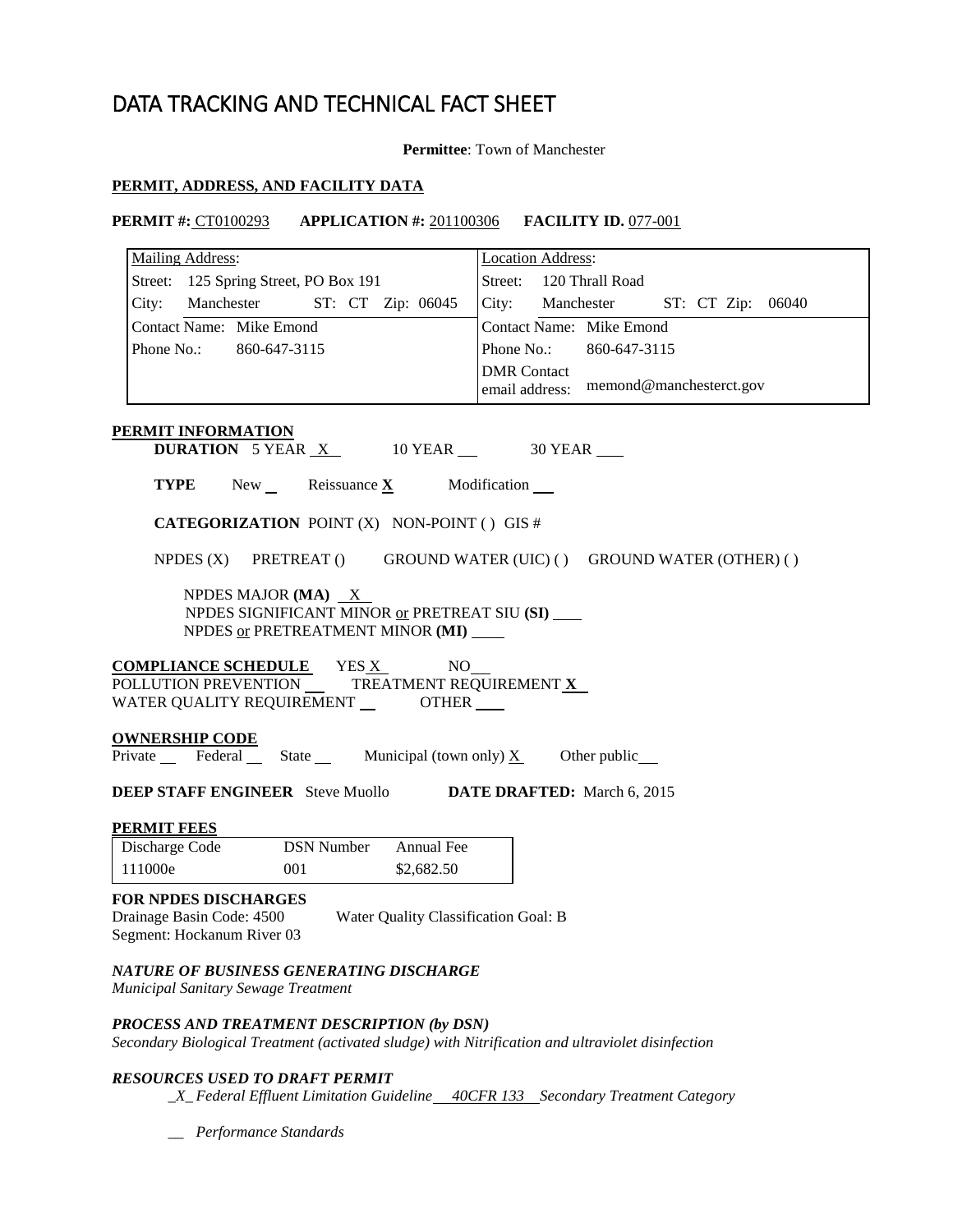- *Federal Development Document* 
	- *name of category*
- *X Department File Information*
- *X Connecticut Water Quality Standards*
- *X Anti-degradation Policy*
- *Coastal Management Consistency Review Form*
- *Other Explain*

### *BASIS FOR LIMITATIONS, STANDARDS OR CONDITIONS*

 *X Secondary Treatment (Section 22a-430-4(r) of the Regulations of Connecticut State Agencies)* 

- *X Case-by-Case Determination (See Other Comments)*
- *X In order to meet in-stream water quality (See General Comments)*
- *Anti-degradation policy*

### *GENERAL COMMENTS*

 *located at 120 Thrall Road, Manchester. The facility is designed to treat and discharge up to 8.2 million gallons a*  day of effluent into the Hockanum River. The facility currently uses secondary treatment with UV disinfection to  *treat effluent before being discharged. Pursuant to Conn. Gen. Stat. § 22a-430, the Department of Energy and Environmental Protection has issued Manchester a permit for the discharge from this facility. Manchester has submitted an application to renew its permit. The Department has made a tentative determination to approve Manchester's application and has prepared a draft permit consistent with that determination. The Town of Manchester ("Manchester") operates a municipal water pollution control facility ("the facility")* 

The most significant changes from the current permit are the inclusion of a compliance schedule in order to meet  *effluent phosphorus limits, revised bacteria monitoring requirements (e.g. e. coli), Aluminum monitoring to be consistent with the most recent CT Water Quality Standards and Iron monitoring to be consistent with EPA's National Recommended Water Quality Criteria.* 

### *SPECIFIC REQUIREMENTS OR REVISIONS*

 *The Department reviewed the application for consistency with Connecticut's Water Quality Standards and*  determined that with the limits in the draft permit, including those discussed below, the draft permit is consistent with maintenance and protection of water quality in accordance with the Tier I Anti-degradation Evaluation and  *Implementation Review provisions of such Standards.* 

 *The need for inclusion of water quality based discharge limitations in this permit was evaluated consistent with Connecticut Water Quality Standards and criteria, pursuant to 40 CFR 122.44(d). Discharge monitoring data was evaluated for consistency with the available aquatic life criteria (acute and chronic) and human health (fish consumption only) criteria, considering the zone of influence allocated to the facility where appropriate. In addition to this review, the statistical procedures outlined in the EPA Technical Support Document for Water Quality-based Toxics Control (EPA/505/2-90-001) were employed to calculate the need for such limits. Comparison of the attached monitoring data and its inherent variability with the calculated water quality based limits indicates a statistical probability of exceeding such limits. Therefore, water quality based limits for ammonia and zinc were included in the permit at this time.* 

 *A compliance schedule is included for the reduction of phosphorus in the effluent:* 

### *Phosphorus Permitting Approach*

 *Phosphorus is a naturally occurring element that is essential to support plant growth. When present in excessive amounts, phosphorus can impair both aquatic life and recreational use of Connecticut's water resources. Excess nutrient enrichment is a serious threat to water quality in Connecticut. Excessive loading of phosphorus to surface waters as a result of discharges from wastewater treatment plants or non-point sources such as runoff from urban and agricultural lands, can lead to algal blooms, including blooms of noxious blue green algae, reduction in water clarity, and in extreme cases depletion of oxygen, fish kills, and other impairments to aquatic life. Currently, 21 water body segments have been identified on Connecticut's List of Waters Not Meeting Water Quality Standards*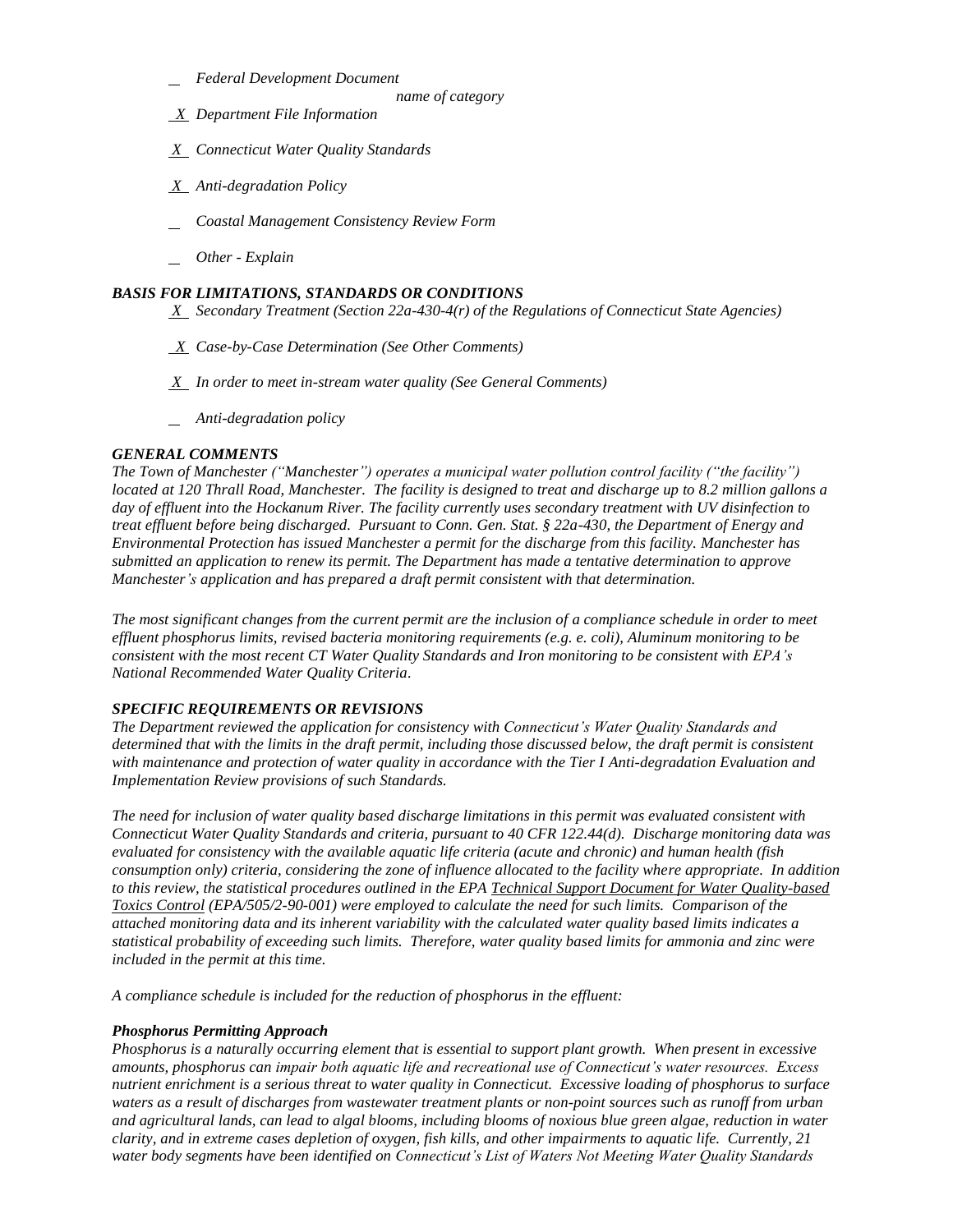*where nutrient enrichment is a contributing cause of the impairment.* 

 *The Connecticut Water Quality Standards (WQS) do not include numeric criteria for nutrients but rather incorporate narrative standards and criteria for nutrients. These narrative policy statements direct the Connecticut Department of Environmental Protection to impose discharge limitations or other reasonable controls on point and non-point sources to support maintenance or attainment of designated uses. In the absence of numeric criteria for phosphorus, the Department has developed an interim nutrient management strategy for freshwater non-tidal streams based on the narrative policy statements in the WQS to meet the pressing need to issue NPDES permits and*  be protective of the environment. The strategy includes methods that focus on phosphorus because it is the primary  *limiting nutrient in freshwater systems. These methods were approved by the United States Environmental Protection (EPA) in their letter dated October 26, 2010 as an interim strategy to establish water quality based phosphorus limits in non-tidal freshwater for industrial and municipal water pollution control facilities (WPCFs) national pollutant discharge elimination system (NPDES) permits.* 

 *The method in the interim strategy uses best available science to identify phosphorus enrichment levels in waste receiving rivers and streams that adequately support aquatic life uses. The methodology focuses on algal communities as the key aquatic life nutrient response variable and phosphorus enrichment factors that represent significant changes in communities based on data collected statewide. Ongoing work is currently being conducted to refine the approach through additional data collection and by expanding the methodology to include non-waste receiving streams. It is expected that the ongoing work will lead to numeric nutrient criteria for all freshwater rivers and streams in the next WQS review cycle. The current approach provides for a major statewide advancement in the level of phosphorus control that is expected to meet all freshwater designated uses. The*  adaptive nature of Connecticut's strategy allows for revisions to permit limits in future permit cycles without  *delaying action that we know needs to be taken today.* 

 *The current approach follows a watershed based framework incorporating many of the elements from the U.S. EPA Watershed –Based National Pollutant Discharge Elimination System (NPDES) Permitting Technical Guidance (2007). Consistent with the 2007 Guidance, the approach "explicitly considers the impact of multiple pollutant sources and stressors, including nonpoint source contributions, when developing point source permits". Expected current conditions are based on the probability of excess phosphorus export from land cover and municipal and industrial facilities in the upstream drainage basin. Connecticut's policy for phosphorus management is translated into a numeric expression through geo-spatial and statistical analyses that determines the maximum acceptable seasonal phosphorus mass load per unit area of watershed contributing flow to the point of assessment.* 

 *The goal of the interim strategy is to achieve or maintain an enrichment factor (EF) of 8.4 or below throughout a*  watershed. An EF is representative of the amount of anthropogenic phosphorus loading to river and streams. It is  *calculated by dividing the current total seasonal phosphorus load by a modeled total phosphorus load under complete forested conditions at a particular point along the river. An enrichment factor is representative of the amount of anthropogenic phosphorus loading to rivers and streams. The goal of an 8.4 enrichment factor represents a threshold at which a significant change is seen in the algal communities indicating highly enriched conditions and impacts to aquatic life uses.* 

 *The analysis was conducted using benthic algae collected in rivers and streams throughout CT under varying enrichment conditions. The approach targets the critical 'growing' season (April through October) when phosphorus is more likely to be taken up by sediment and biomass because of low flow and warmer conditions. During winter months aquatic plants are dormant and flows are higher providing constant flushing of phosphorus through aquatic systems with a less likely chance that it will settle out into the sediment. Limiting the phosphorus export from industrial and municipal facilities offers a targeted management strategy for achieving aquatic life designated uses within a waterbody. The export of some phosphorus from facilities and other land sources is considered normal use of the land recognizing that humans are part of the environment.* 

 *A seasonal load was established by the Department for each facility discharging to non-tidal waters based on the current degree of enrichment of the receiving water body at the point of discharge and the facilities contribution to the total watershed enrichment at the point of discharge.* 

### *Manchester WPCF Permit Requirements*

 *A nutrient watershed analysis was conducted for the Hockanum River watershed below facilities discharging phosphorus into the river. The facilities discharging to the river include: Vernon WPCF and Manchester WPCF. The seasonal (April 1st through October 31st) nutrient loading from each facility discharging to the watershed was reduced to achieve an enrichment factor of 8.4 or lower throughout the river.*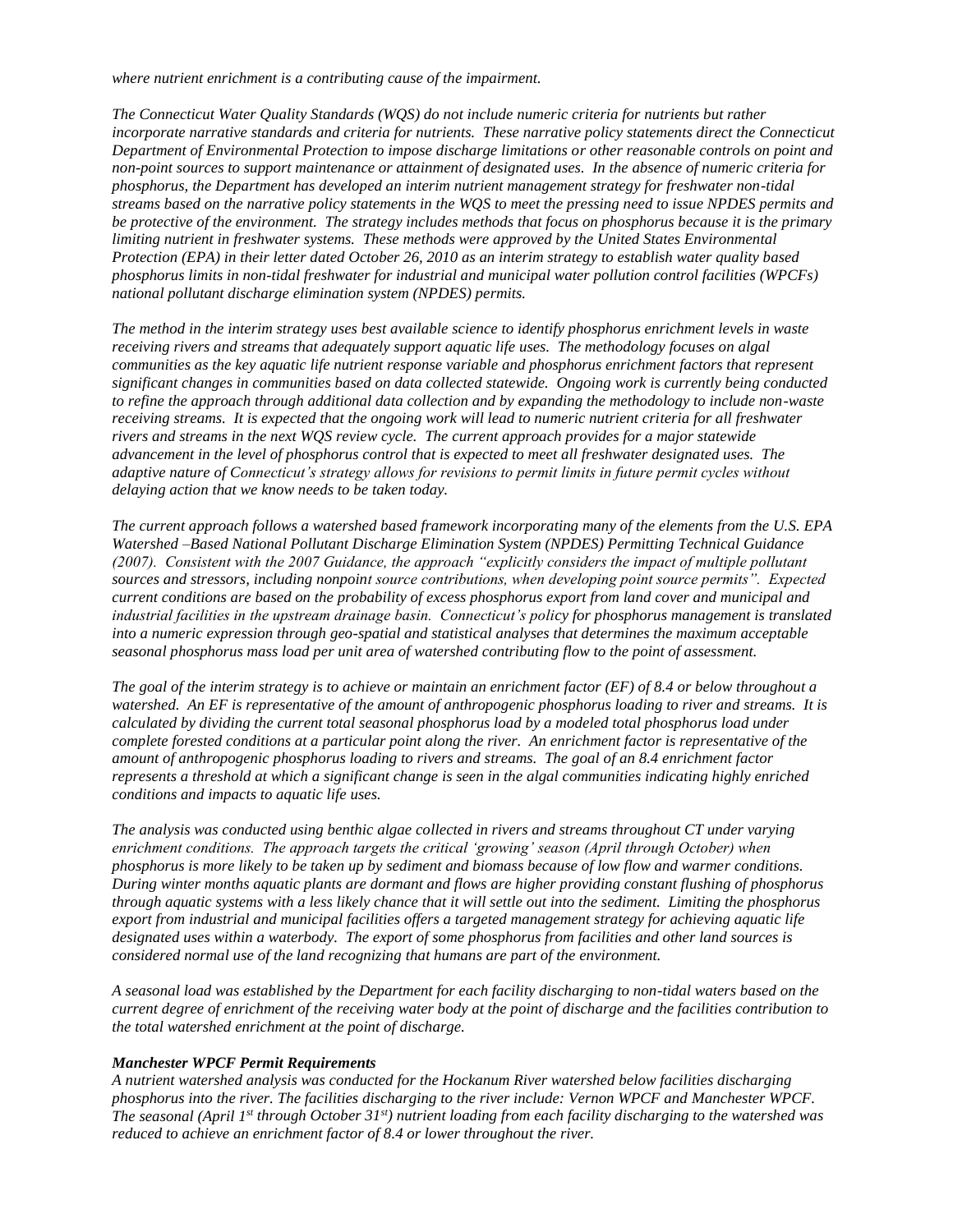*The current enrichment factor at the Manchester WPCF discharge is 42.4. The final proposed seasonal load allocation for Manchester WPCF is 13.21 lbs/day. This load equates to a proposed treatment performance limit of*  0.25 mg/L multiplied by the current seasonal average flow of 6.33MGD. When this strategy is fully implemented by  *combining reductions at all facilities located in the same watershed, the NPDES load in the Hockanum River will be reduced by 90.86%.* 

 *Federal regulations at 40 CFR 122.44(d) indicate that permit issuers are required to determine whether a given point source discharge causes, has the reasonable potential to cause, or contributes to an in-stream excursion above a narrative or numeric criteria within a State water quality standard after consideration of existing controls on*  point and non-point sources of pollution. If a discharge is found to cause an excursion of a numeric or narrative state water quality criterion, NPDES regulations implementing section  $301(b)(1)(C)$  of the Clean Water Act provide  *that a permit must contain effluent limits as necessary to achieve state water quality standards. The limit in the*  permit and the strategy are consistent with the narrative policy statements in the CT WQS and are expected to result  *in the attainment and maintenance of all designated uses for the water body when the strategy is fully implemented. If the Department develops numeric criteria in the future, or it is found that the current limit under the strategy is not sufficient to achieve designated uses, the goal will be modified and the WPCF will be expected to meet the more stringent water quality goal.* 

 *Translating the average performance level of 13.21 lbs/day into enforceable permit limits requires consideration of effluent variability and frequency of monitoring in order to comply with federal permitting regulations. The procedure used is as follows:* 

 *1. Consider the permit performance level (0.25 mg/L) to be equivalent to the Long Term Average (LTA)*

 *2. Calculate the Maximum Daily Limit by multiplying the LTA by the 99th percentile LTA Multiplier appearing in Table 5-2 of the Technical Support Document (page 103 of EPA/505/2-90-001) corresponding to a CV of 0.6% to account for effluent variability:*

 *Maximum Daily Limit: 0.25 mg/L \* 3.11 = 0.78 mg/L* 

 *3. Calculate the Average Monthly Limit by multiplying the LTA by the 95th percentile LTA Multiplier appearing in Table 5-2 of the Technical Support Document corresponding to a CV of 0.6% to account for effluent variability and either n=4 samples/month or n=10 samples/month as appropriate for the facility to account for the precision of estimating the true monthly average based on an average for the days the effluent was sampled:*

 *Average Monthly Limit= 0.25 mg/l \* 1.55 = 0.39 mg/l* 

 *Summary of Limits for Manchester WPCF: Average Daily Load = 13.21 lbs/day Total Seasonal Load = (13.21 lbs/day \* 214 Days/Season) = 2827 lbs/season Maximum Daily Limit = 0.78 mg/L Average Monthly Limit = 0.39 mg/L* 

With respect to the foregoing summary of limits, it should be noted that compliance with the Maximum Daily Limit  *or the Average Monthly Limit during the time the seasonal load limit is calculated will not ensure compliance with the Total Seasonal Load limit. For example, if the Permittee discharged phosphorus at the maximum permitted by either the Maximum Daily Limit or the Average Monthly Limit throughout the time that the seasonal load is calculated, the Permittee would exceed the Total Seasonal Load limit. For this reason, the Permittee must monitor compliance with the Total Seasonal Load limit independent of its compliance with the Maximum Daily Limit and the Average Monthly Limit.* 

### *WATER QUALITY LIMIT CALCULATIONS*

 *The permit reissuance includes seasonal ammonia limits in this permit that were in the previous permit and were the result of the WLA for the Hockanum River for ammonia toxicity.* 

 *The zinc limits in the permit were the result of a successful zinc reduction program and 5 years of in-stream*  monitoring that shows no negative in-stream water quality impacts. The weekly in-stream monitoring program will  *not be continued in this permit.* 

 *Based on the most recent years of monitoring data (2010-2014, 260 samples), the Department concluded that no reasonable potential exists to cause or contribute to an exceedance of the water quality criteria for copper in the*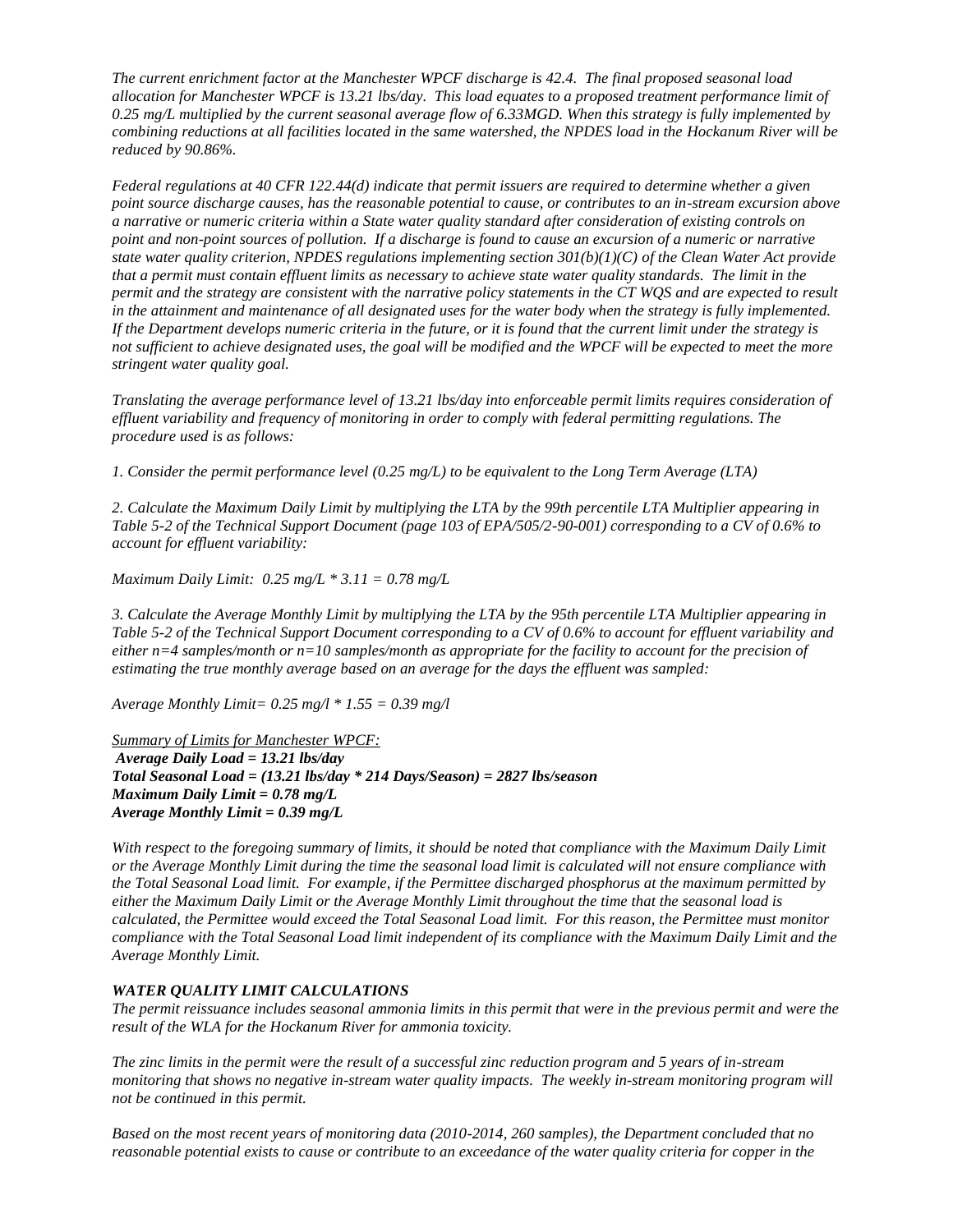*Hockanum River as a result of the discharge, provided these low levels are maintained. Therefore no limit on total copper was included in the permit.* 

 *The facility is nearing completion of an upgrade that will enable advanced treatment including nitrogen removal and phosphorus removal.* 

 *See attached*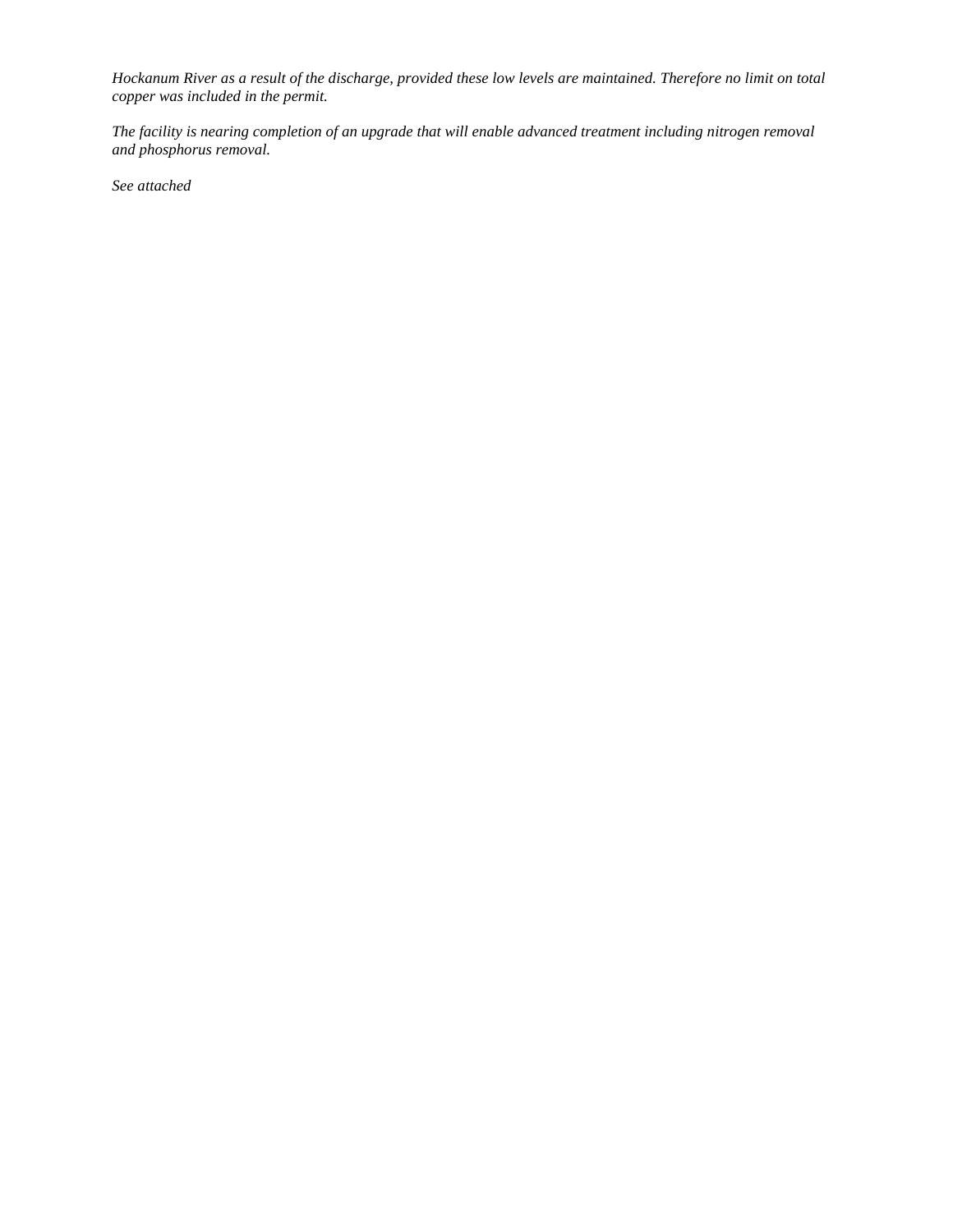

79 Elm Street • Hartford, CT 06106-5127 www.ct.gov/deep Affirmative Action/Equal Opportunity Employer

### **Notice of Tentative Determination to Approve NPDES Permit Renewal Applicant: Town of Manchester Application No. 201100306 City/Town: Manchester, CT**

The Commissioner of the Department of Energy and Environmental Protection ("DEEP") hereby gives notice that a tentative determination has been reached to approve the following application.

| Applicant's Name and Address: | <b>Town of Manchester</b><br>125 Spring Street, PO Box 191<br>Manchester, CT 06045 |
|-------------------------------|------------------------------------------------------------------------------------|
| Contact Name and Phone No.:   | Mike Emond 860-647-3115                                                            |
| Type of Permit and #:         | <b>NPDES - CT0100293</b>                                                           |
| Type of Facility:             | Domestic wastewater treatment                                                      |
| <b>Facility Location:</b>     | 120 Thrall Road, Manchester, CT                                                    |
| Facility Design Capacity:     | 8.2 million gallons per day                                                        |

COMMISSIONER'S FINDINGS/REGULATORY CONDITIONS

The applicant has previously received a permit from the Department of Energy and Environmental Protection (''Department") authorizing the discharge of up to an annual average daily design flow of 8.2 million gallons a day of secondary treated municipal wastewaters to the Hockanum River. The applicant has submitted an application to renew its existing permit. This renewal application is the subject of this notice.

### THE DRAFT PERMIT

溶胀プイ ほい

The Department has prepared a draft permit consistent with the tentative determination to approve Town of Manchester's renewal application. This draft is available on the public participation section of the Department's website. In accordance with Sections 22a-430-4(1) and 22a-430-4(r) of the Regulations of Connecticut State Agencies (RCSA), the draft permit contains effluent limitations that meet Connecticut's Water Quality Standards for the following: Ammonia, Aquatic Toxicity, Carbonaceous Biochemical Oxygen Demand (5 day), dissolved oxygen, Escherichia coli, flow, pH, zinc, total phosphorus, total suspended solids, Ultraviolet light disinfection dose, and Ultimate Oxygen Demand (UOD).

The draft permit contains an enforceable compliance schedule which requires the applicant to reduce